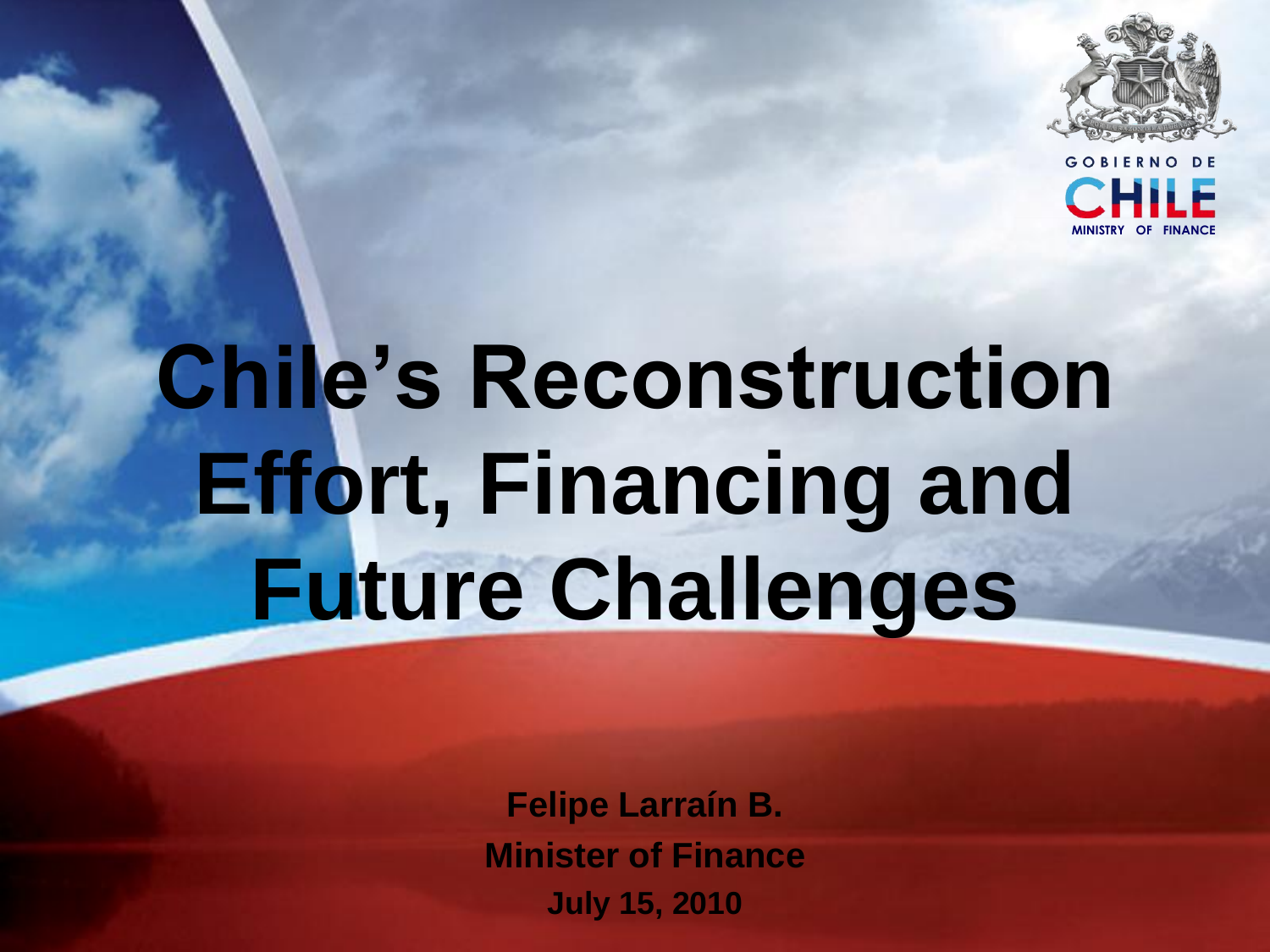

## **PUBLIC FINANCE: AN INTERNATIONAL COMPARISON**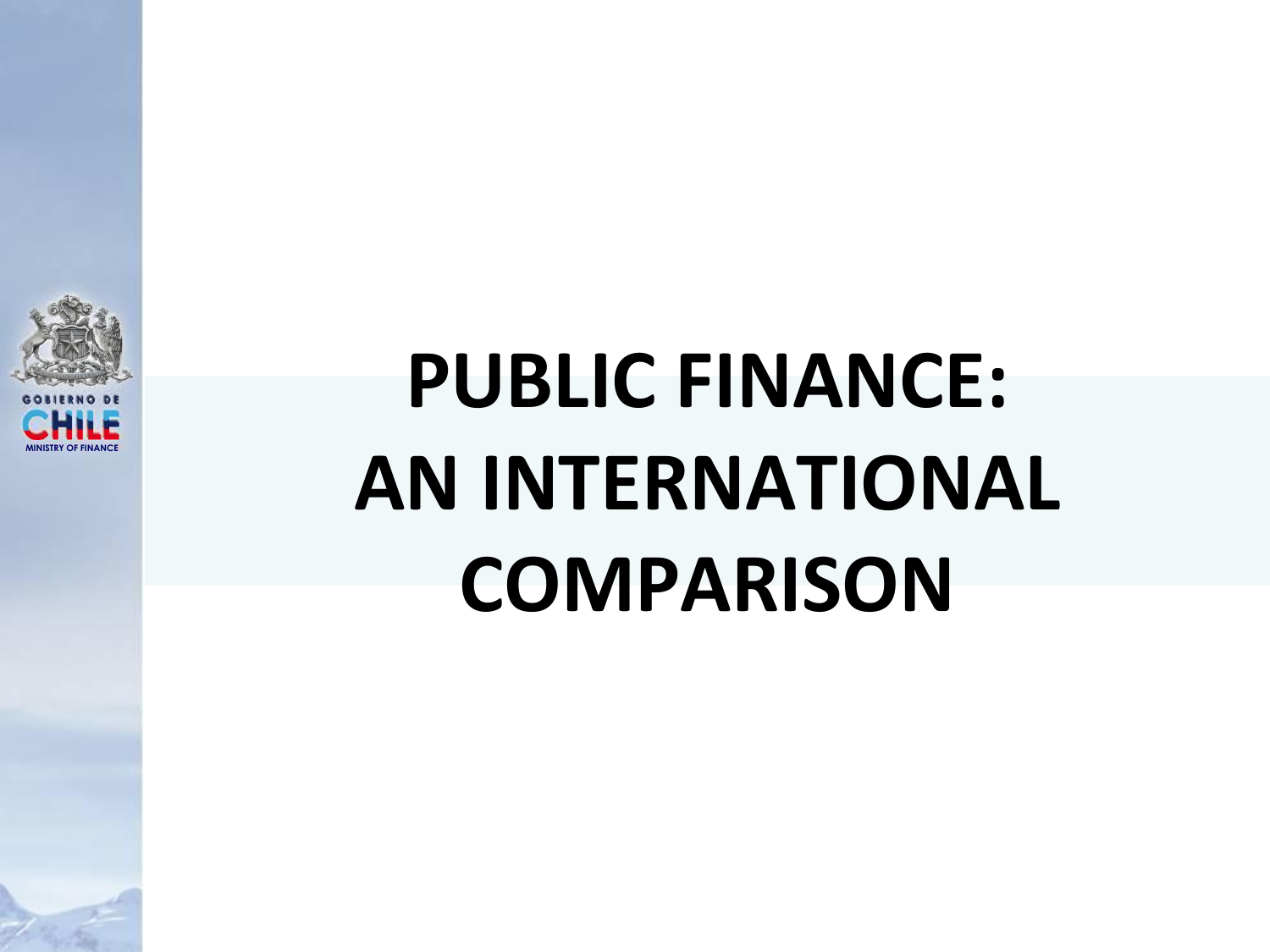### **Fiscal Deficit During Global Recession**

**(Central Government, % of GDP, 2009)**

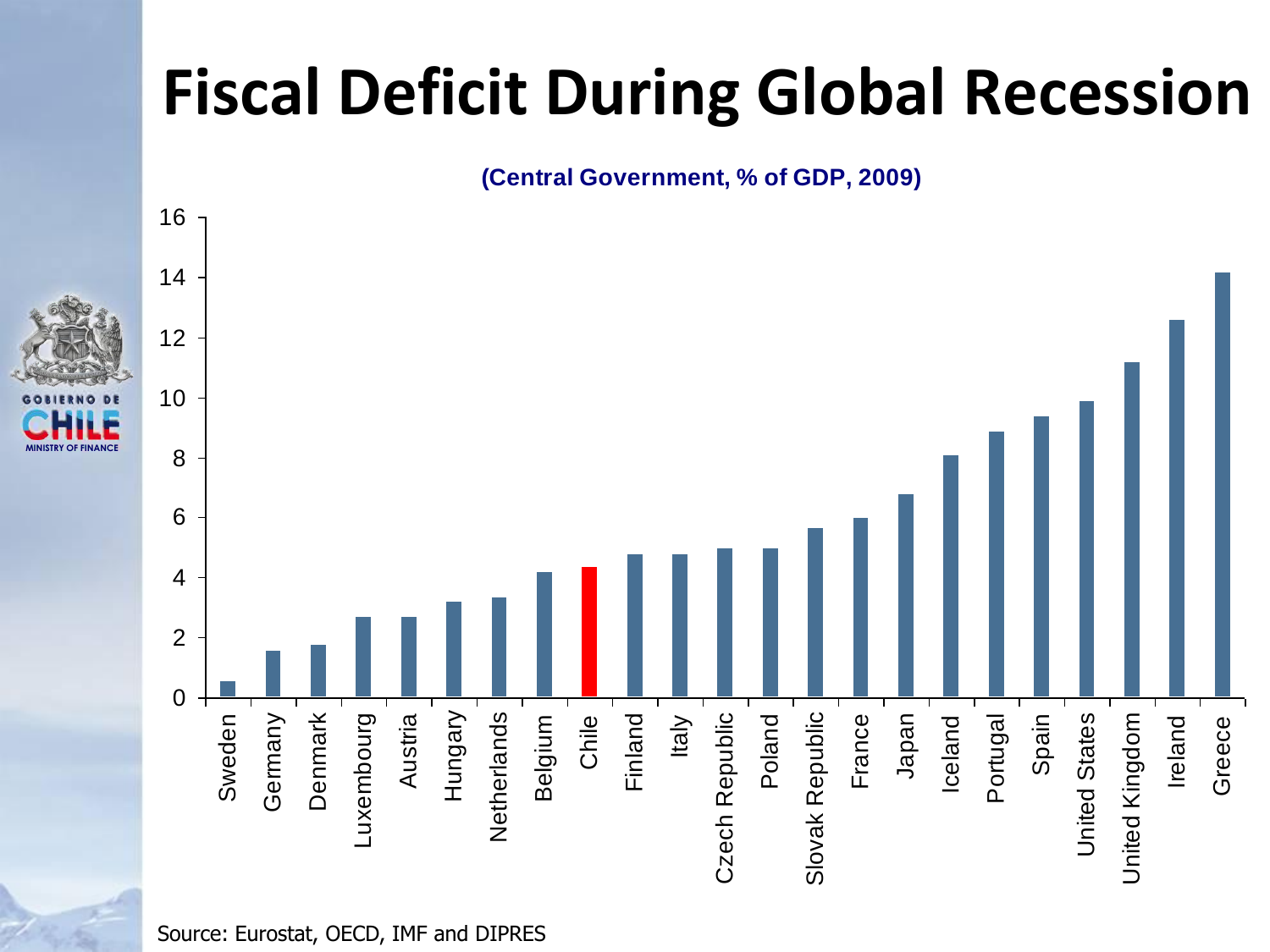### **Public Debt Burden: A Comparison**

#### **(Gross Central Government Debt, % of GDP, 2009)**





**MINISTRY OF FINANCE**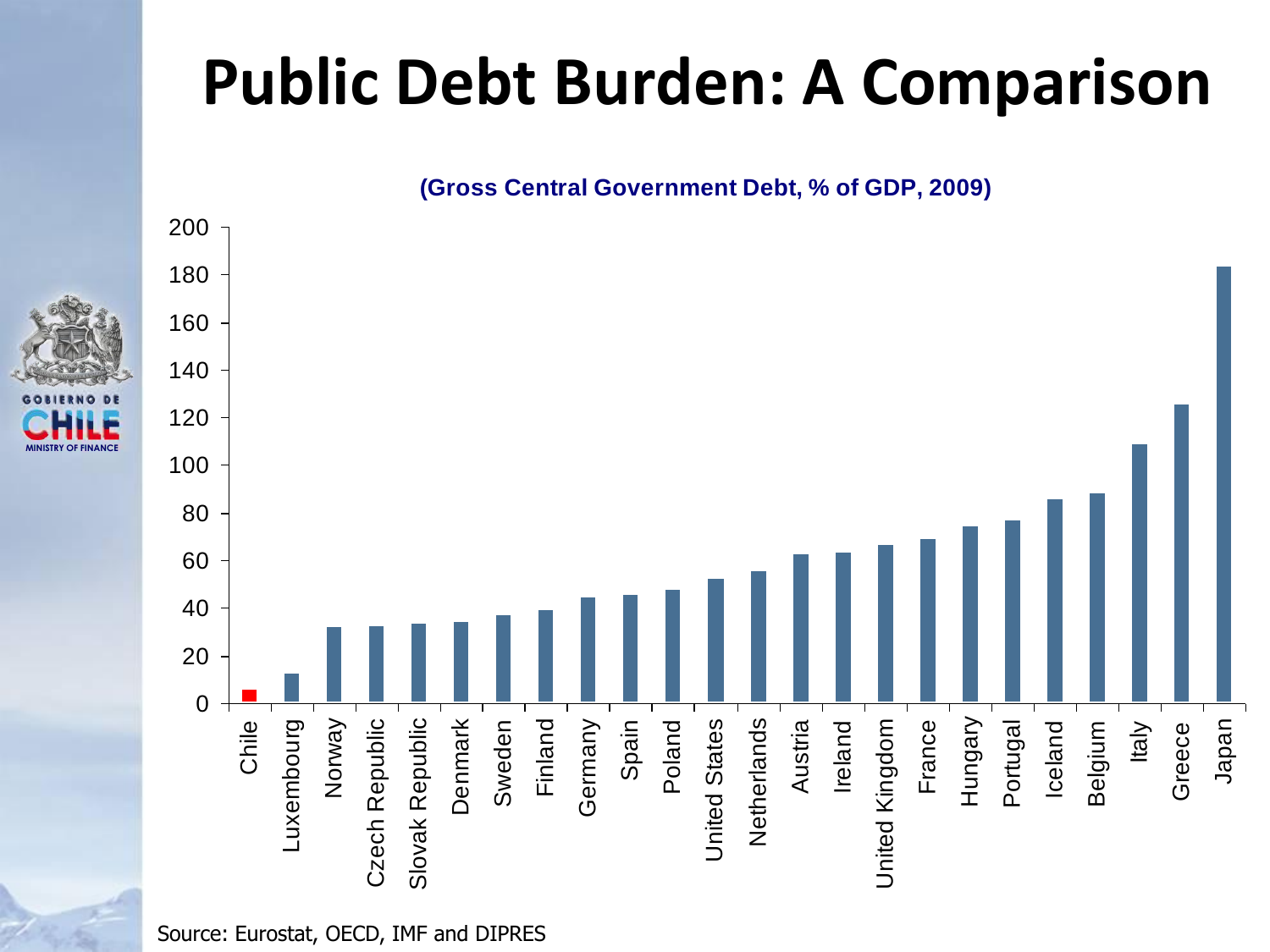### **The Government of Chile: A Net Creditor**

**(Central Government Debt, % of GDP)**



Source: DIPRES

**MINISTRY OF FINANCE**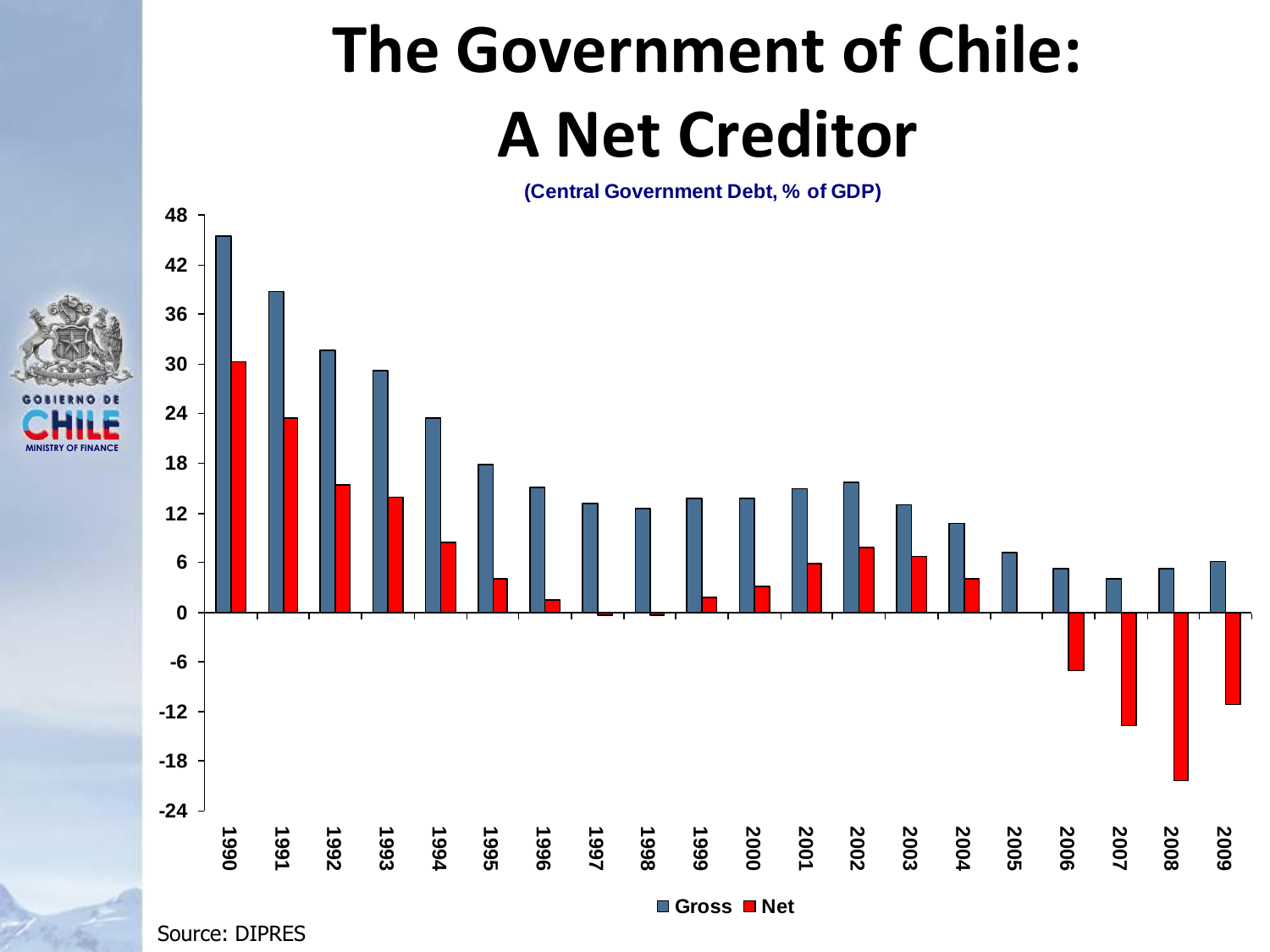### **The Budget: Structural Balance Rule**

• The SBR isolates the impact of the economic cycle on public finances



- The SBR commits to a balanced budget (zero deficit) when
	- The economy grows at its potential rate
	- Copper price is at its long-term level
- In practice, this means
	- Saving during economic booms, when extraordinary revenues are received
	- Disaving in downturns, when fiscal revenue drops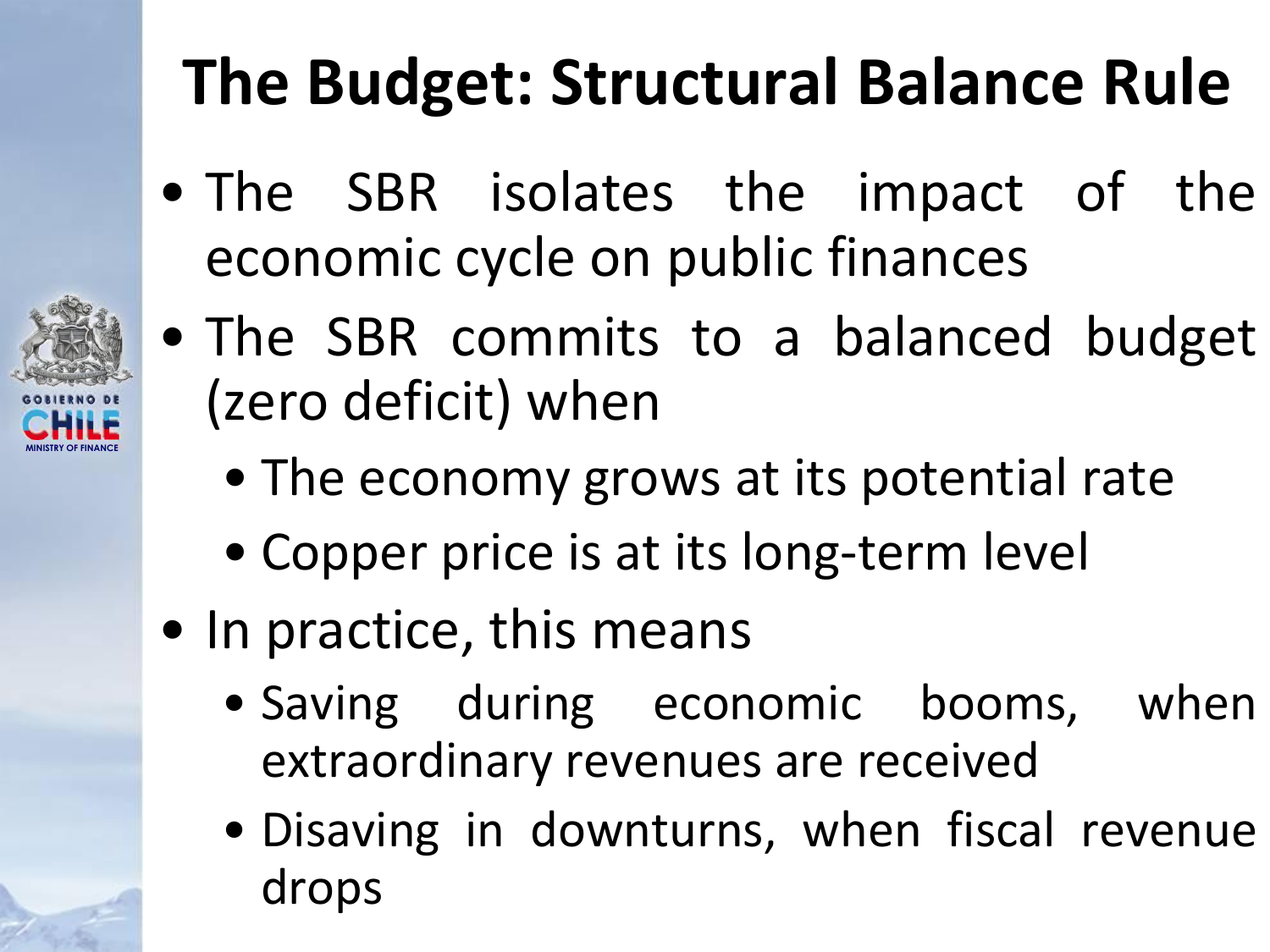#### **Central Government Balance 1987-2009**



Source: DIPRES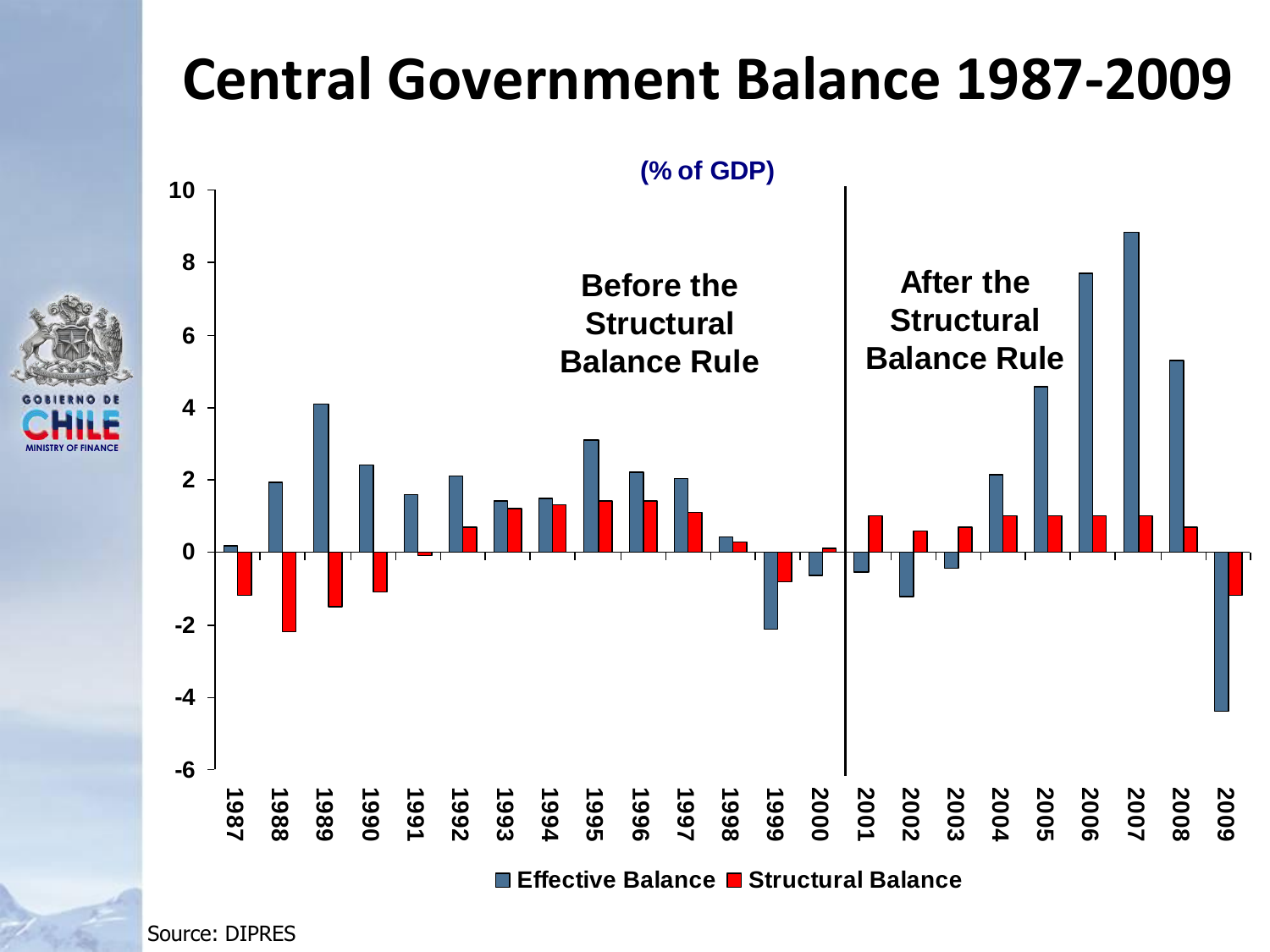### **Chile's Economic and Social Stabilization Fund (Sovereign Fund)**

**(billion dollars)**

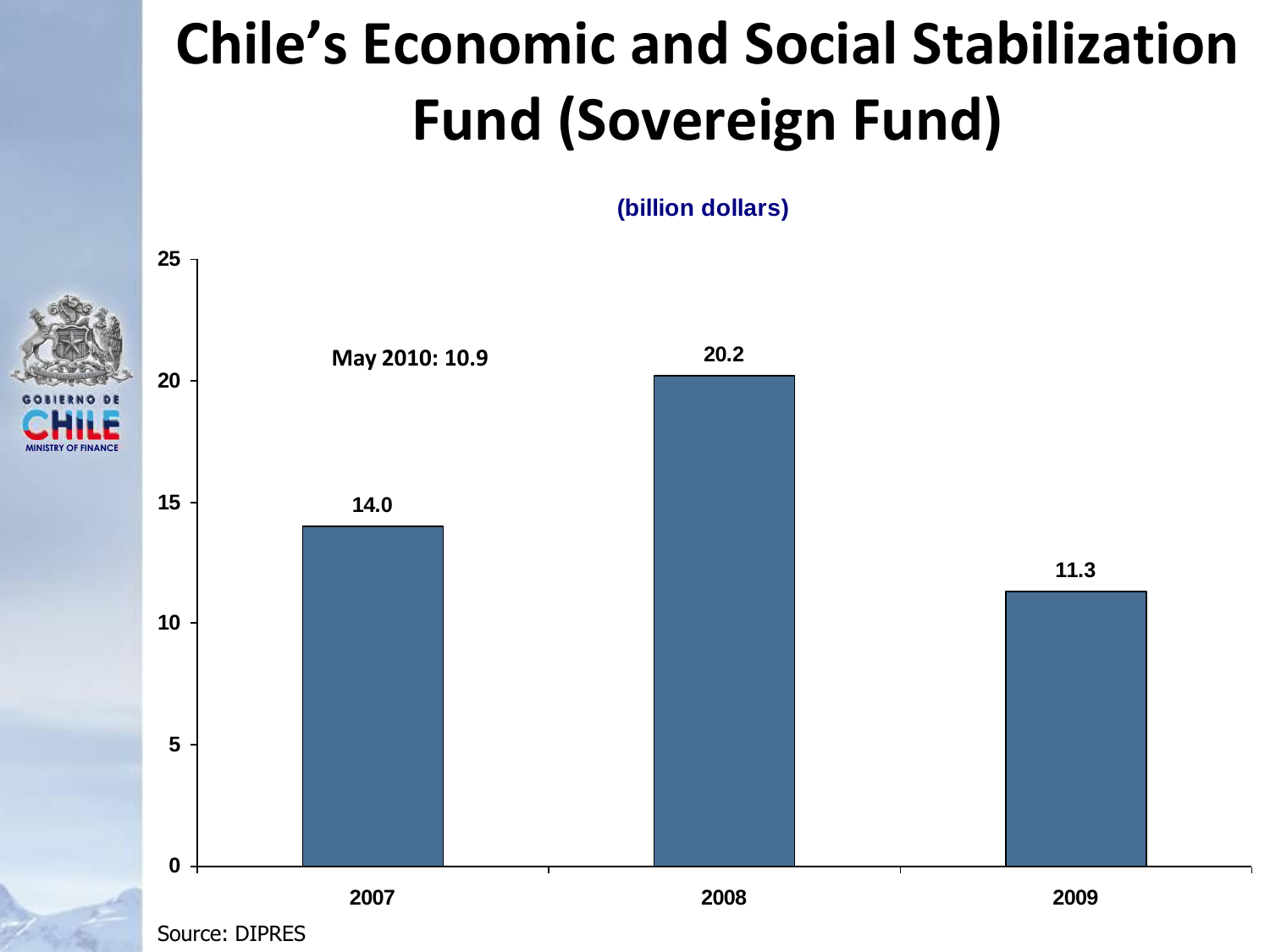#### **Chile´s Declining Macroeconomic Volatility**

**(average of four-quarter trailing standard deviation of GDP growth)**



Source: Own elaboration based on Central Bank of Chile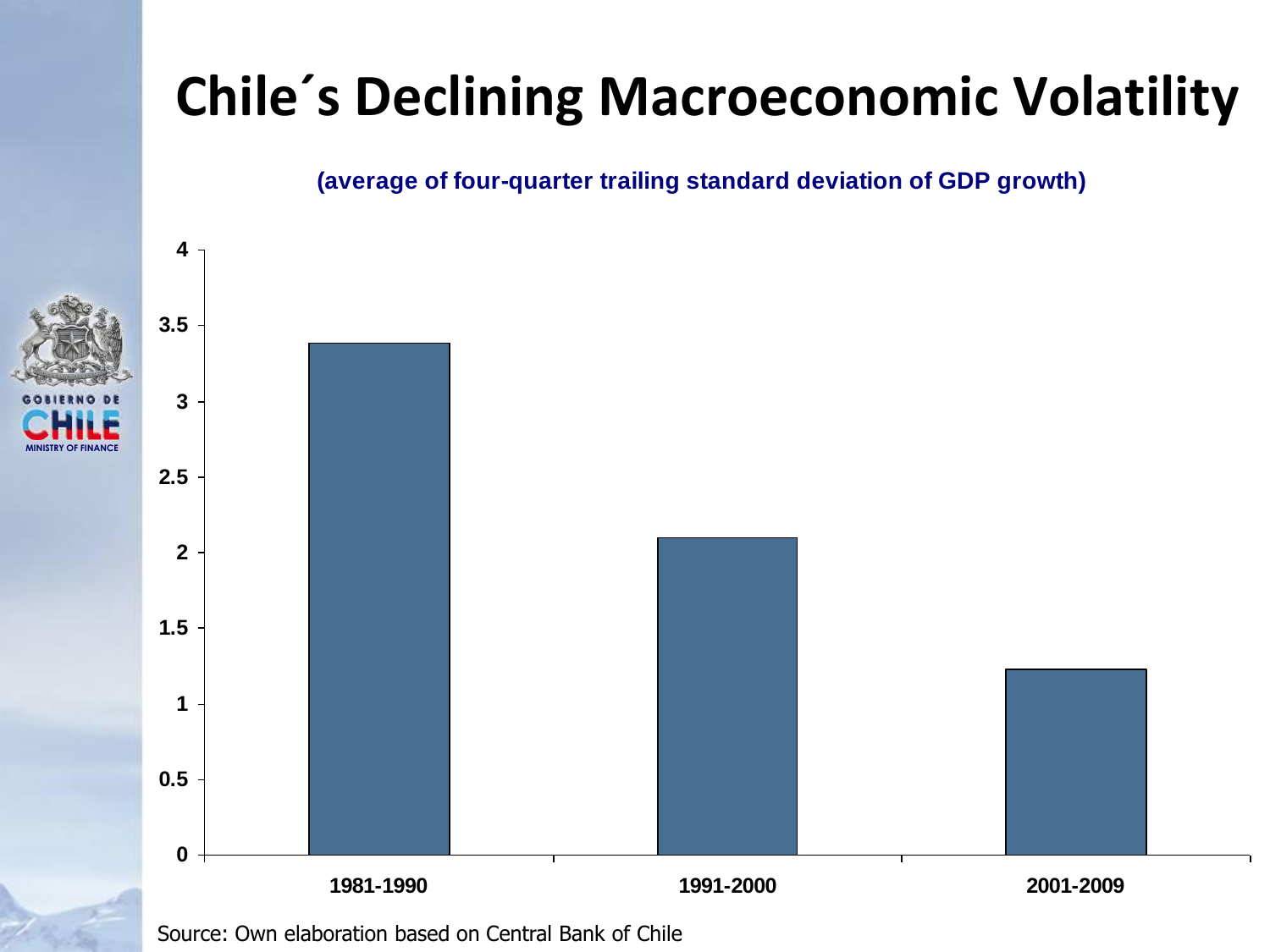### **Chile´s Very Favorable International Credit Conditions**

**(Sovereign spread, July 12)**



Source: JP Morgan and Bloomberg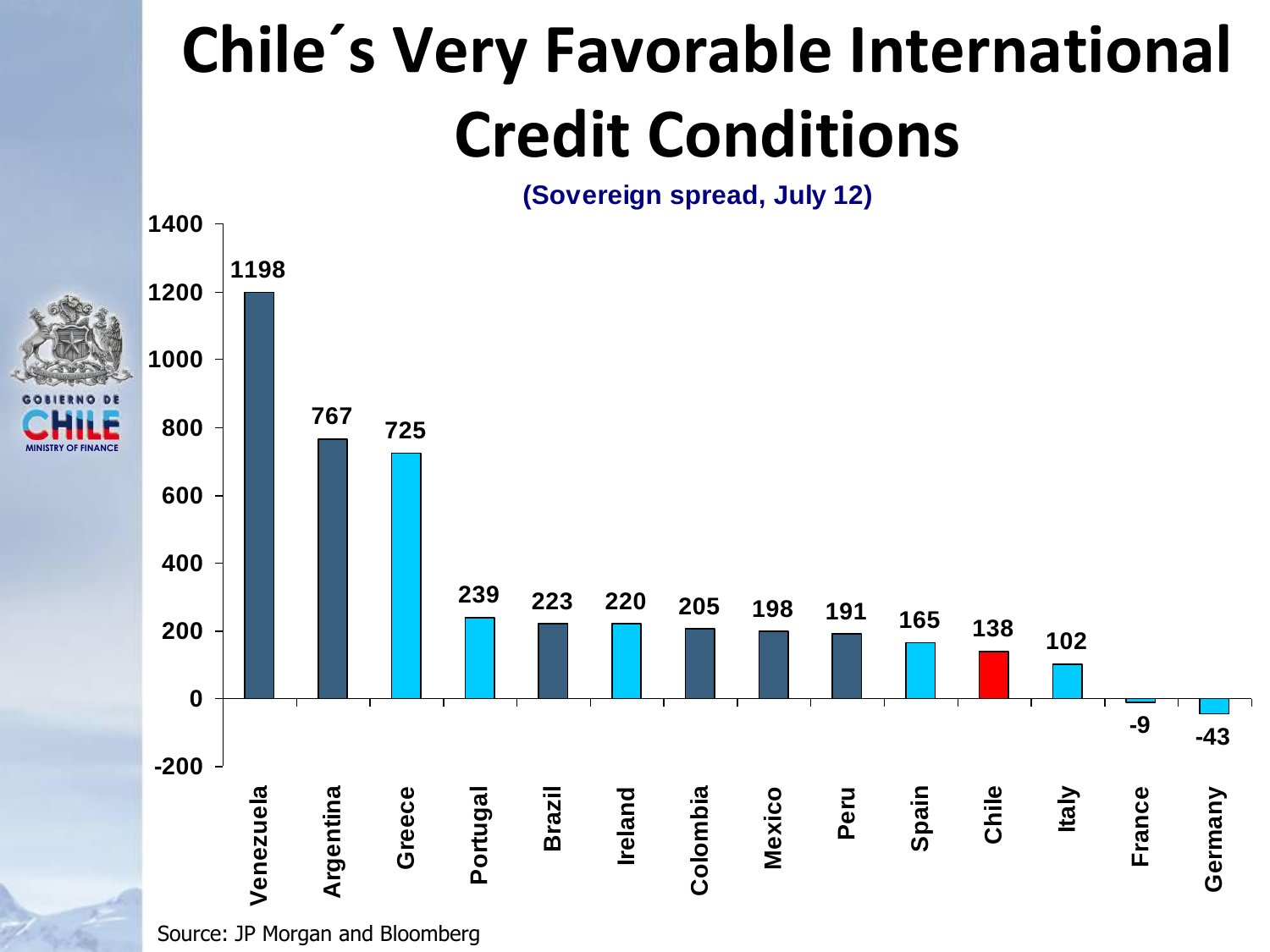

## **CHILE: FROM RECESSION TO RECOVERY**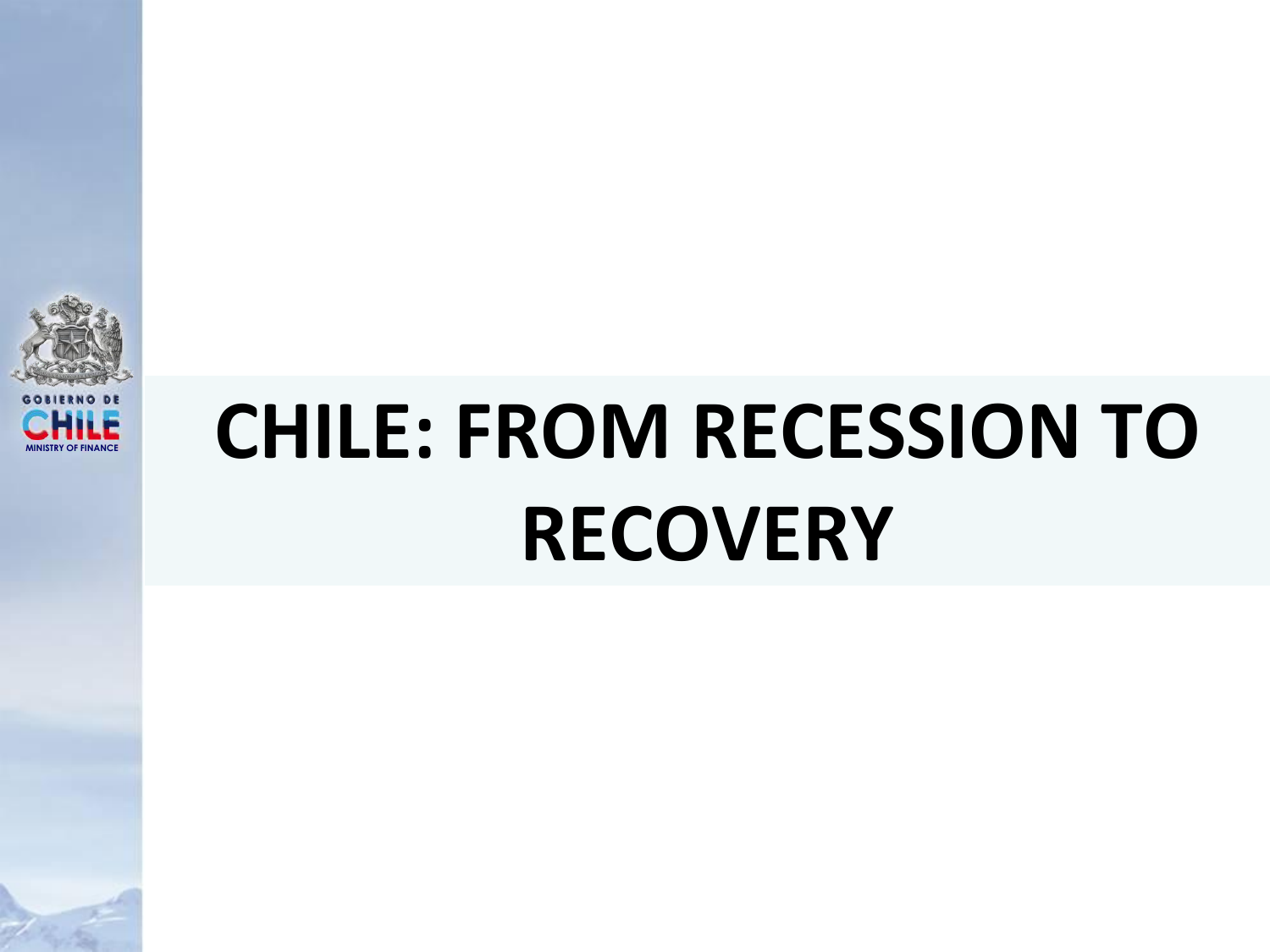#### **Monthly Economic Activity: Highly Dynamic**



Source: Central Bank of Chile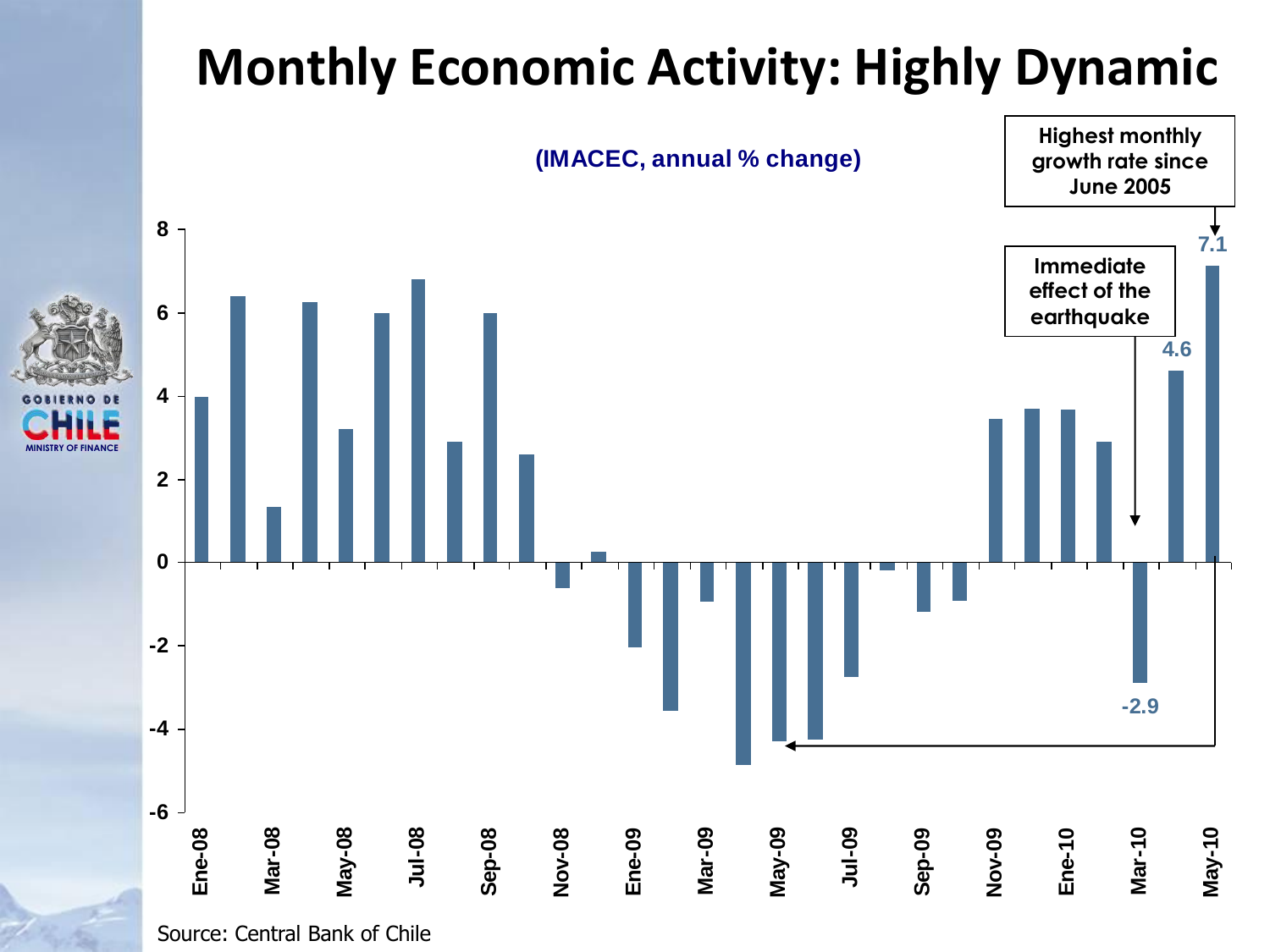#### **High Economic Growth Expected in 2011**



Source: IMF, Consensus Forecast and Central Bank of Chile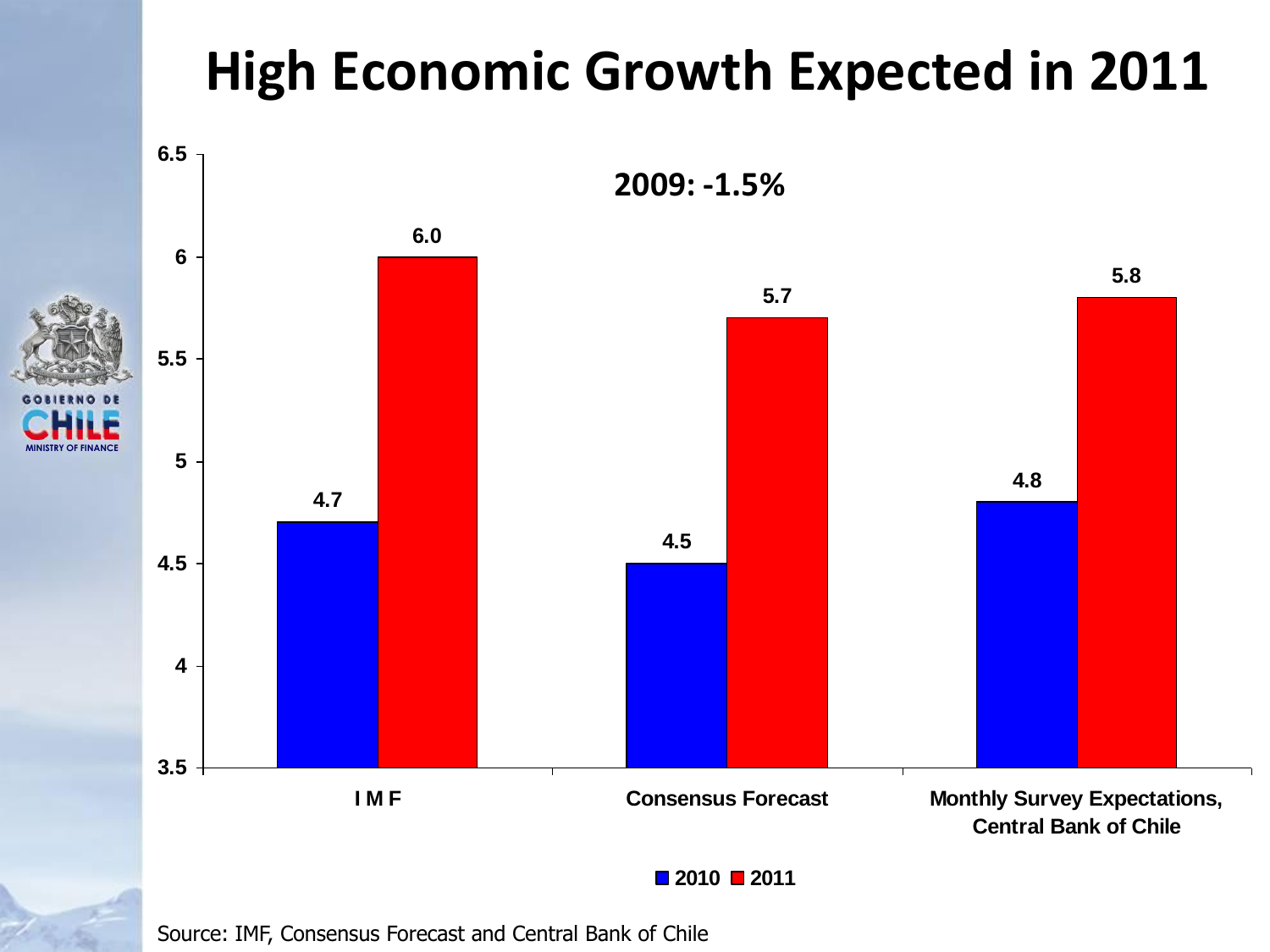#### **Strong Employment Creation**

**(annual employment growth, thousands, mobile quarters, March-May 2010)**



Since mobile quarter January-March 2010 data are based on the New National Employment Survey. Due to the conceptual **differences between the new survey and the older one, data can not be spliced.**

Source: INE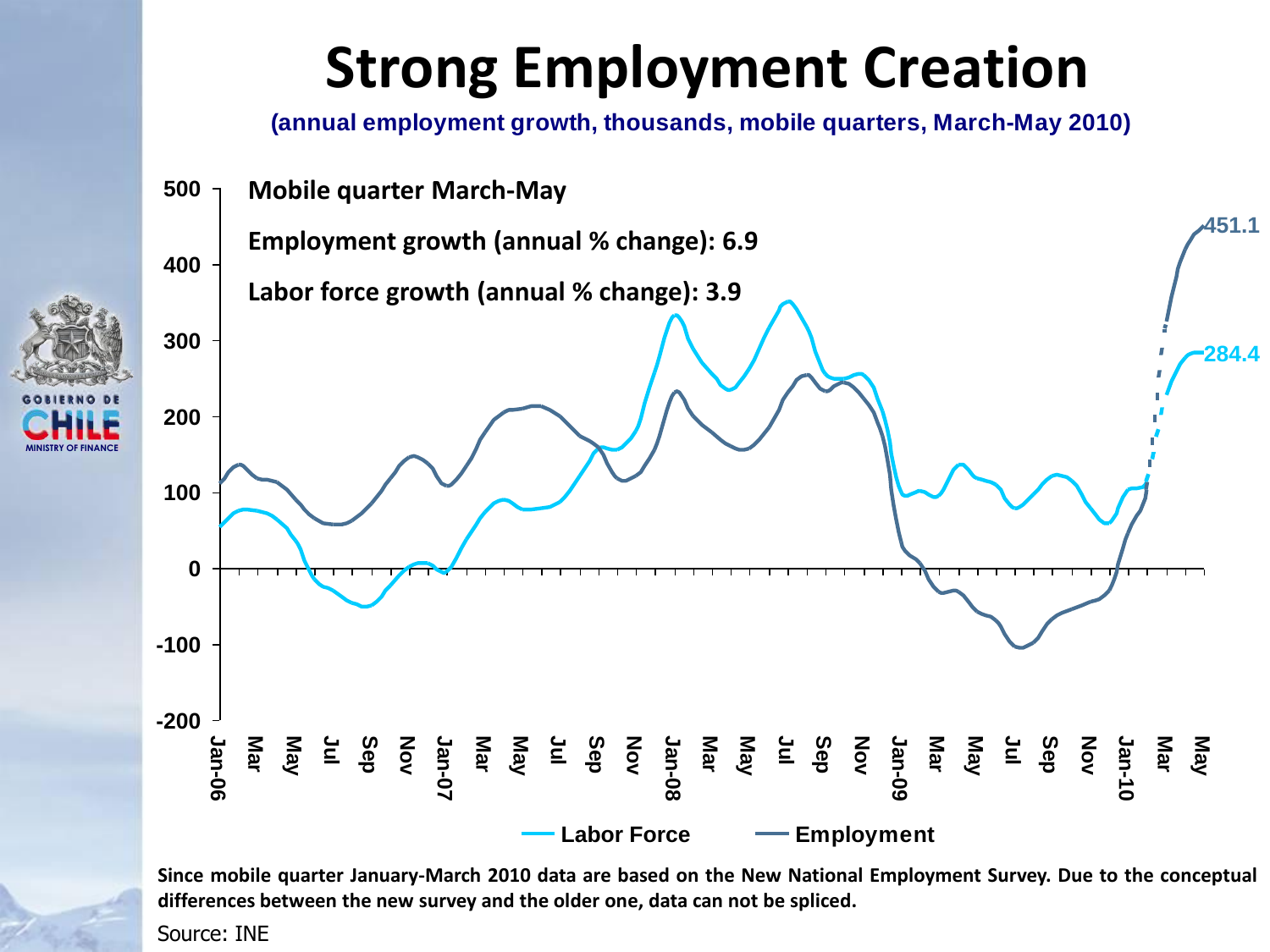### **Inflation**





Source: Central Bank of Chile, Monetary Policy Report, June 2010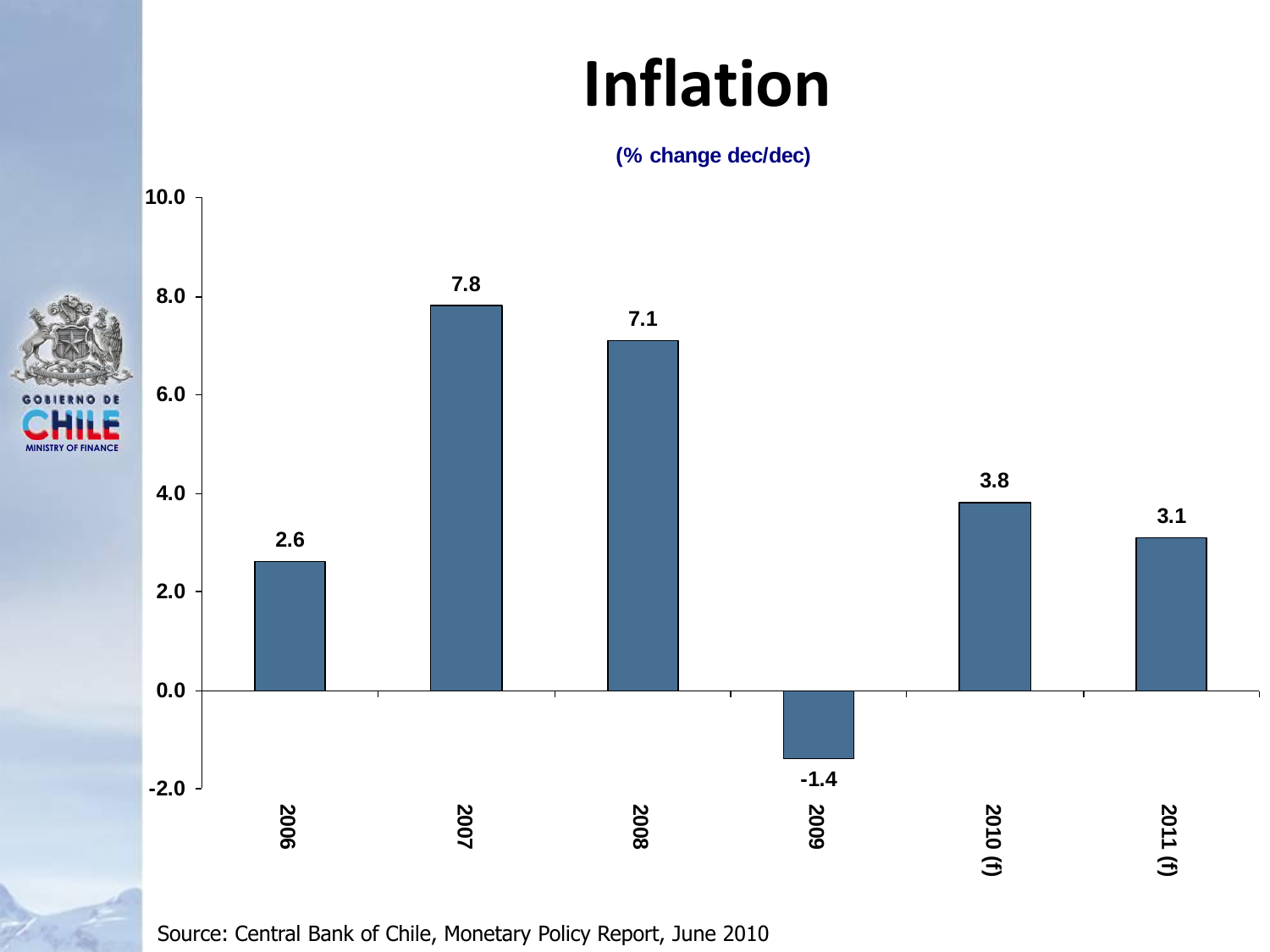

## **CHILE's EARTHQUAKE: COSTS AND EFFECTS**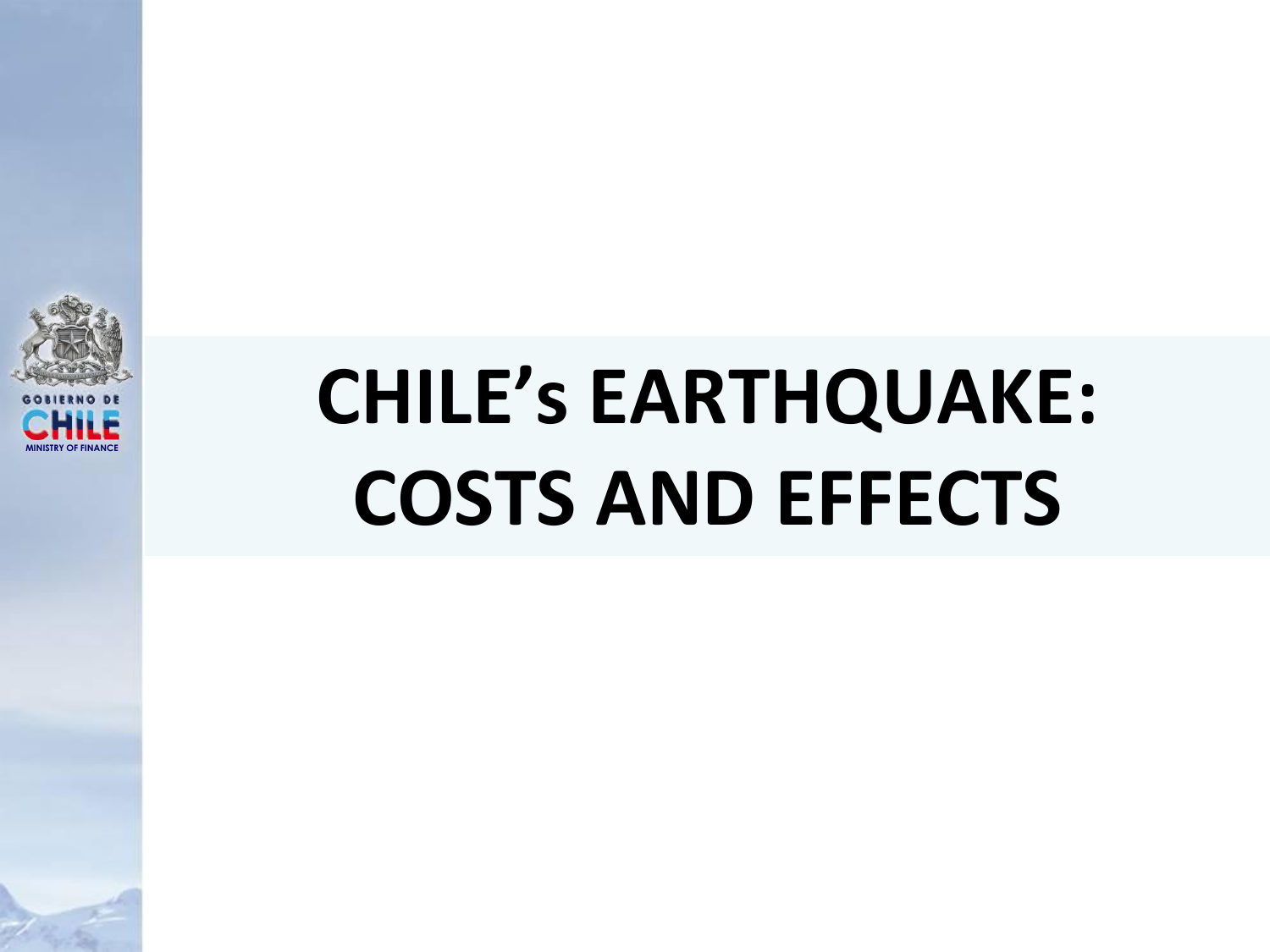### **Chile Had One of the Strongest Earthquakes On Record**

| Location                | <b>Date</b> | Magnitude |
|-------------------------|-------------|-----------|
| Chile                   | 22/05/1960  | 9.5       |
| Alaska                  | 28/03/1964  | 9.2       |
| <b>Northern Sumatra</b> | 26/12/2004  | 9.1       |
| Kamchatka               | 11/04/1952  | 9.0       |
| Chile                   | 27/02/2010  | 8.8       |
| Ecuador                 | 31/01/1906  | 8.8       |
| Alaska                  | 02/04/1965  | 8.7       |
| Indonesia               | 28/03/2005  | 8.6       |
| <b>Assam - Tibet</b>    | 15/08/1950  | 8.6       |
| Alaska                  | 03/09/1957  | 8.6       |

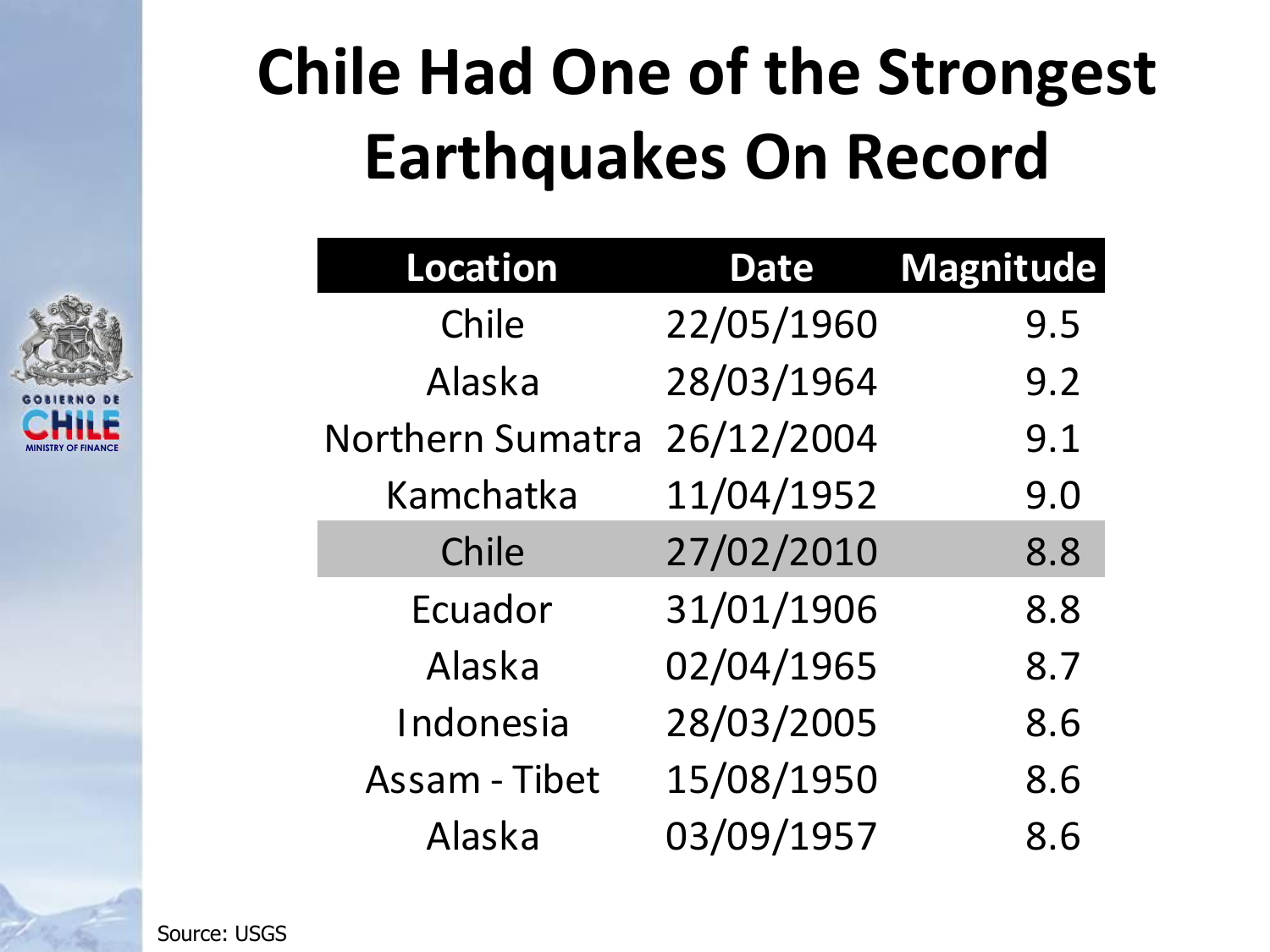### **Economic Damages of the Earthquake and the Tsunami**



|                               | US\$ bn | % of GDP |
|-------------------------------|---------|----------|
| <b>Total losses</b>           | 29.7    | 14.9     |
| Infrastructure losses         | 20.9    | 10.5     |
| Public infrastructure losses: |         |          |
| $\bullet$ Total               | 10.6    | 5.3      |
| • Net of insurance payments   | 9.3     | 4.7      |
| • Reconstruction costs        | 8.4     | 4.2      |
| (including efficiency gains)  |         |          |
|                               |         |          |
|                               |         |          |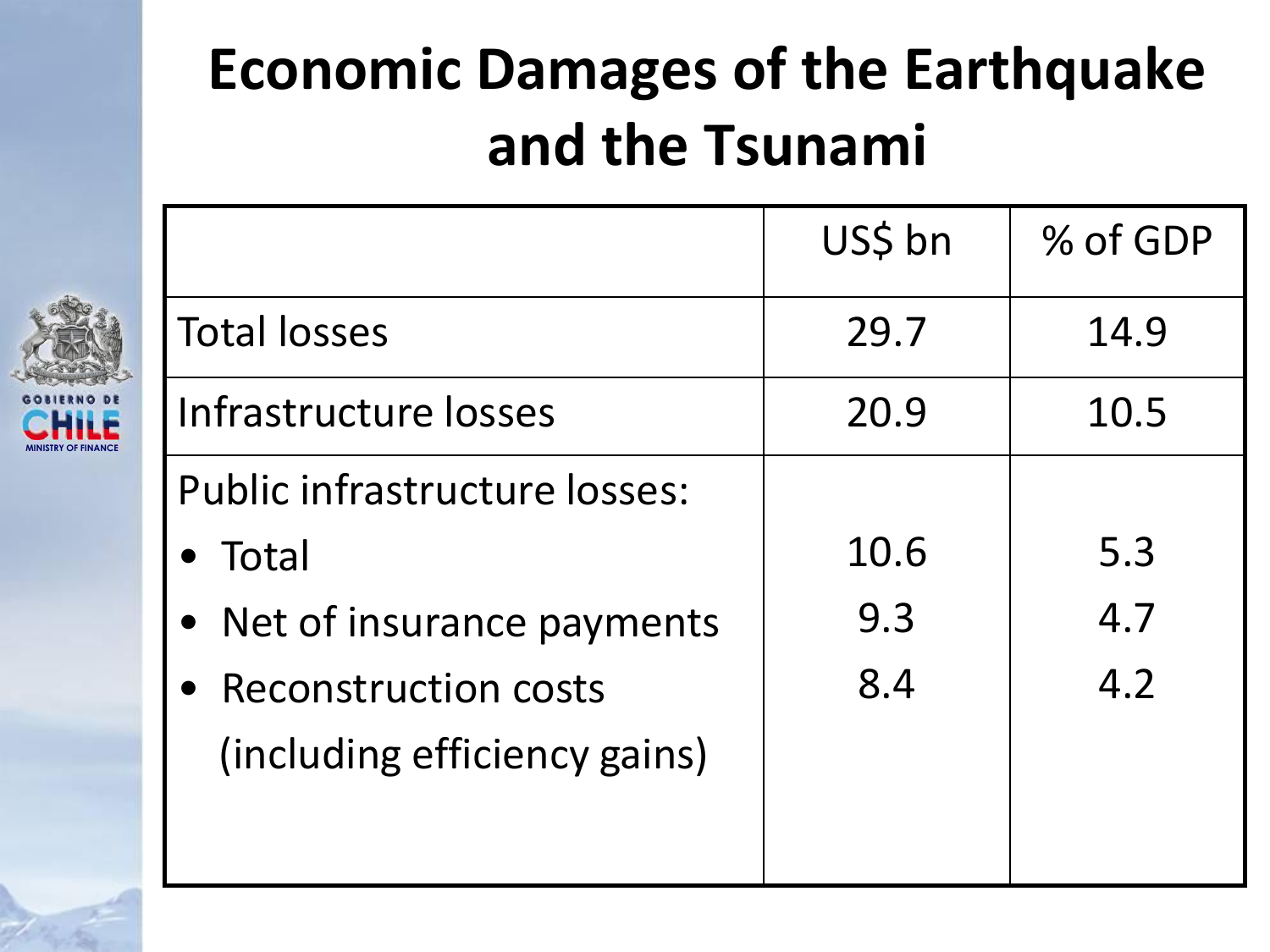## **Macroeconomic Effects of the Earthquake**

- The earthquake reduced economic growth in the first half of 2010
- **MINISTRY OF FINANCE**
- Reconstruction efforts will give a strong boost to the economy later on
- Most relevant investment projects underway in the second half of 2010 and in 2011-12
- Inflationary effects have not been significant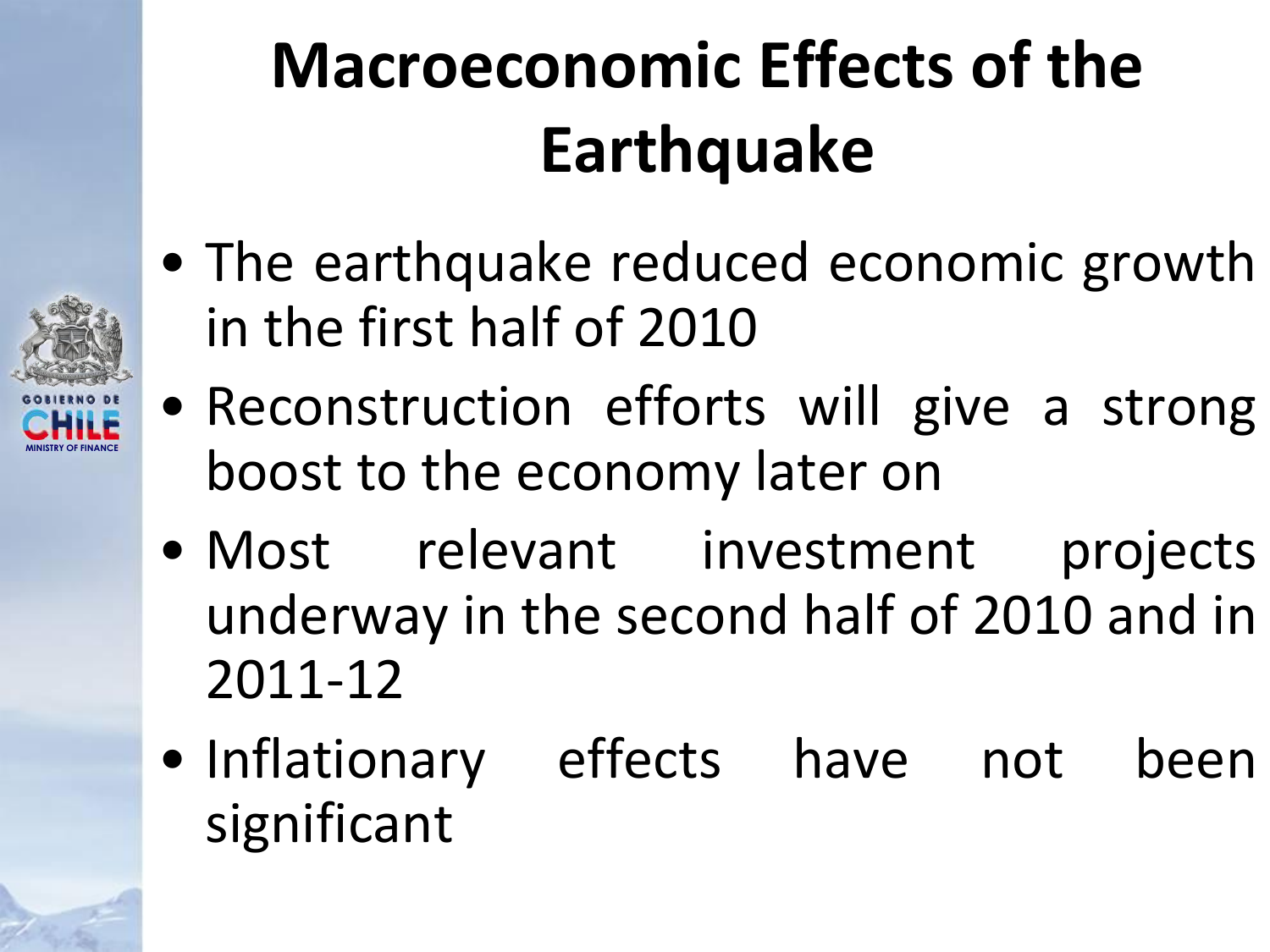

## **FINANCING RECONSTRUCTION AND THE GOVERNMENT PROGRAM**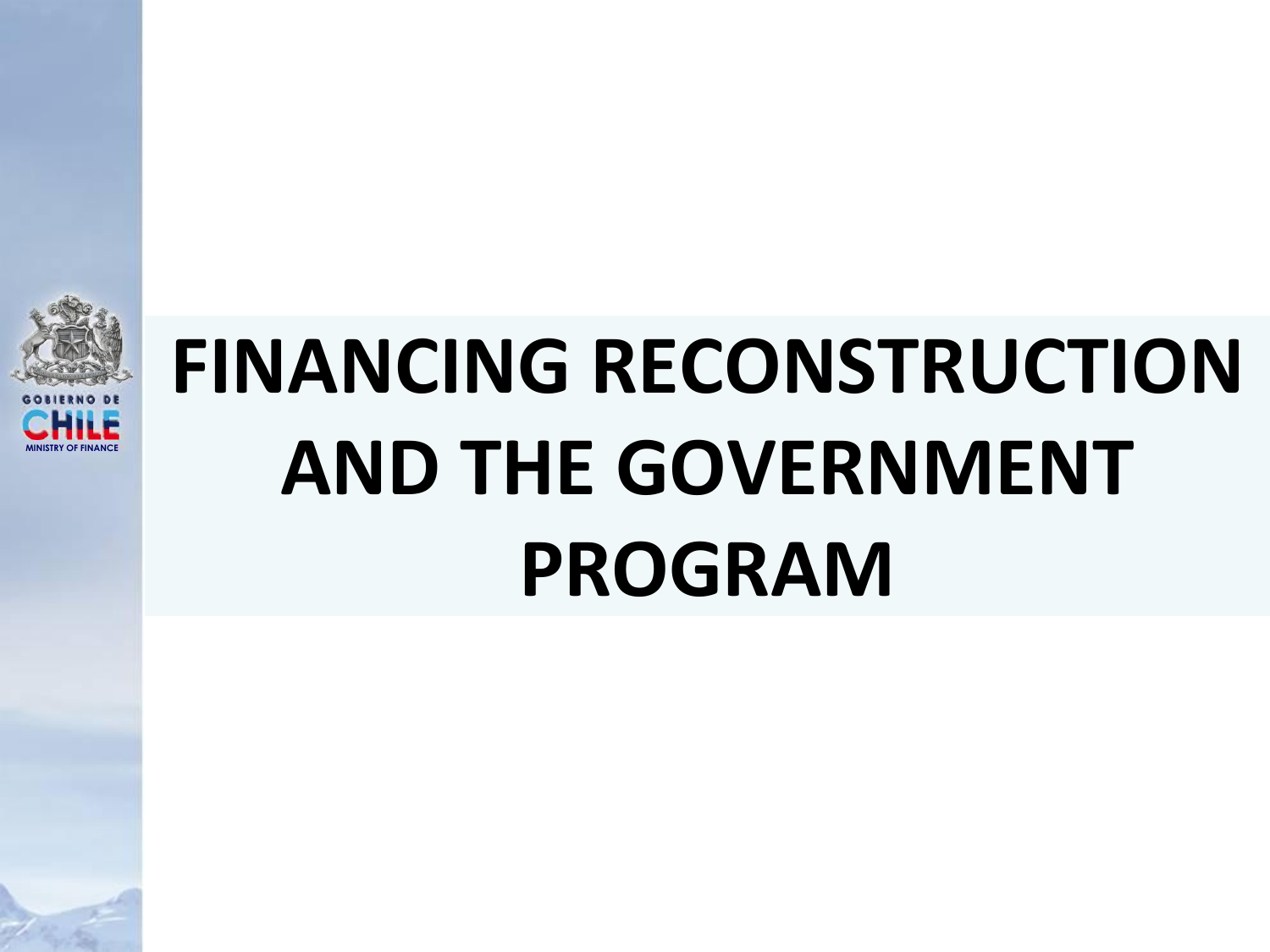#### **Multiple Financing Sources**

- Faster economic growth will increase revenue
- Austerity and budget reallocations total US\$2.9 bn
- Donations Act
- A (mostly) transitory tax component:
	- Corporate Tax (business)
	- Tobacco tax
	- Real estate tax
	- Reducing evasion
- Sale of dispensable public assets
- Issuance of internal and external debt
- Use of the Economic and Social Stabilization Fund (ESSF) and of the Armed Forces Fund

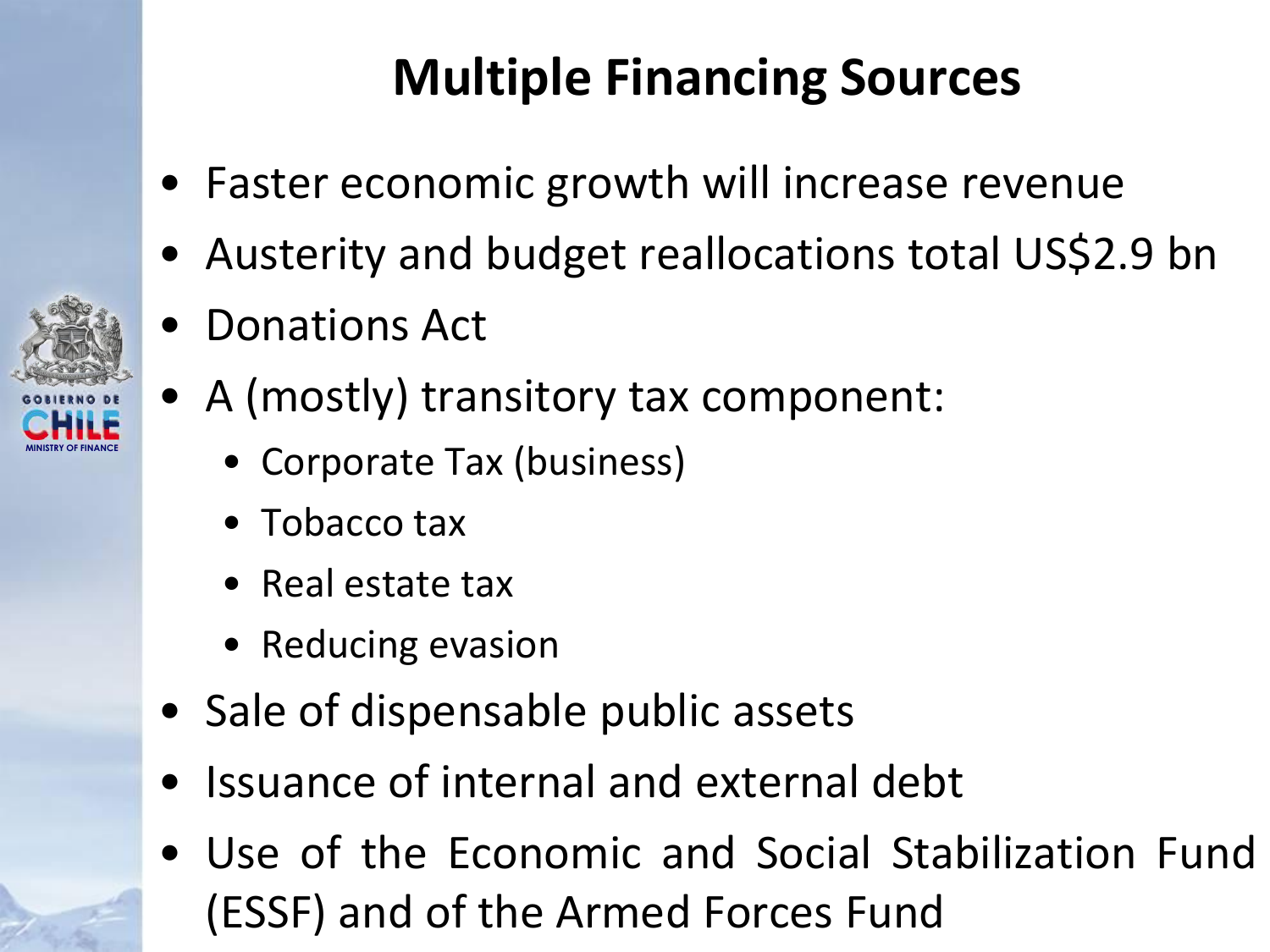### **Sources and Uses**

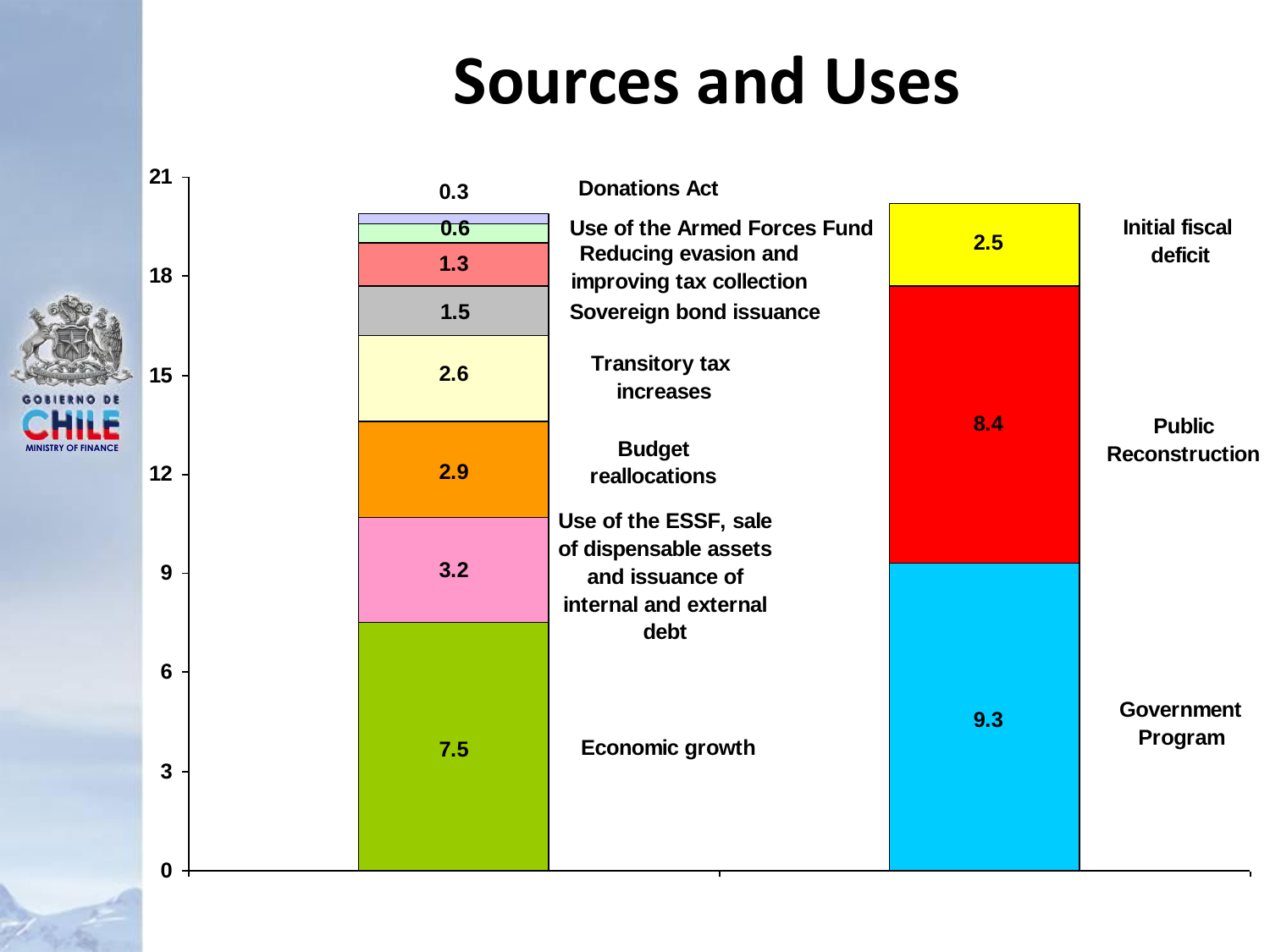#### **Importance of Balanced Financing**

- Balanced financing of the reconstruction effort is the key to avoid undesirable macroeconomic effects
- This was recognized when Moody´s upgraded Chile's government bond ratings from A1 to Aa3 :

**MINISTRY OF FINANCE**

*"Fiscal saving by themselves would be enough to cover the government's estimated \$8.4 bn in postearthquake financing needs, but the new centerright administration has chosen to rely mainly on a combination of taxation and new debt issuance, and keep most of the fiscal savings for future use"* Moody's Statement, June 16, 2010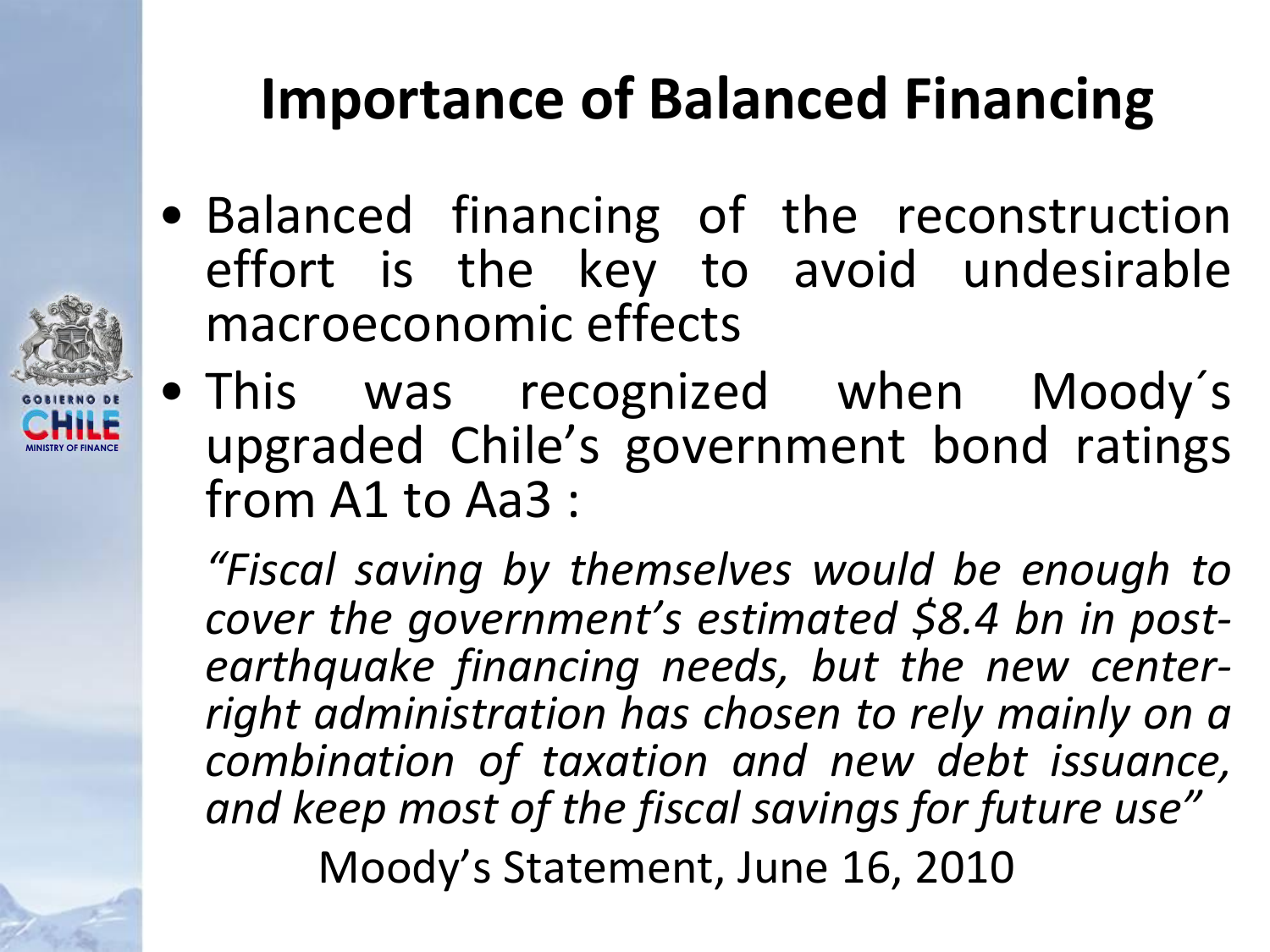

## **BICENTENNIAL CAPITAL MARKETS AGENDA (MKB) AND NEW FUNDS LAW**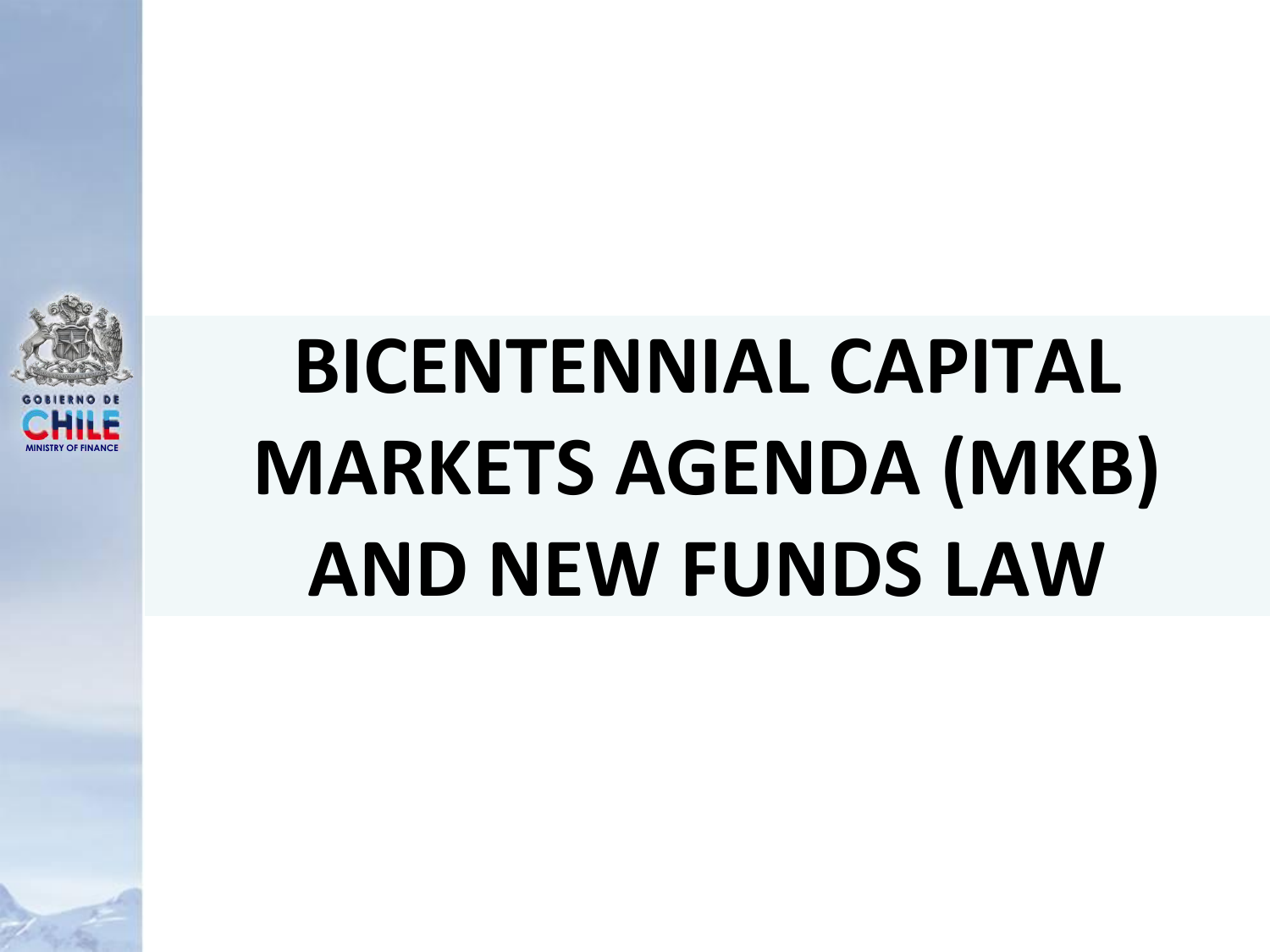### **MKB**

- The capital market has played a decisive role in Chile's economic growth and development.
- Chile has carried out a continual process of reforms that have allowed its capital market to develop: acquiring increasing liquidity and depth and gaining experience in managing significant financial resources.
- But we have greater aspirations. Some of the main goals are:
	- greater financial integration with global markets
	- more transparency
	- greater liquidity
	- higher safety standards for transactions
- We will provide a new legal framework to improve regulation for investment instruments.
- Our target is a competitive capital market both domestically and internationally.

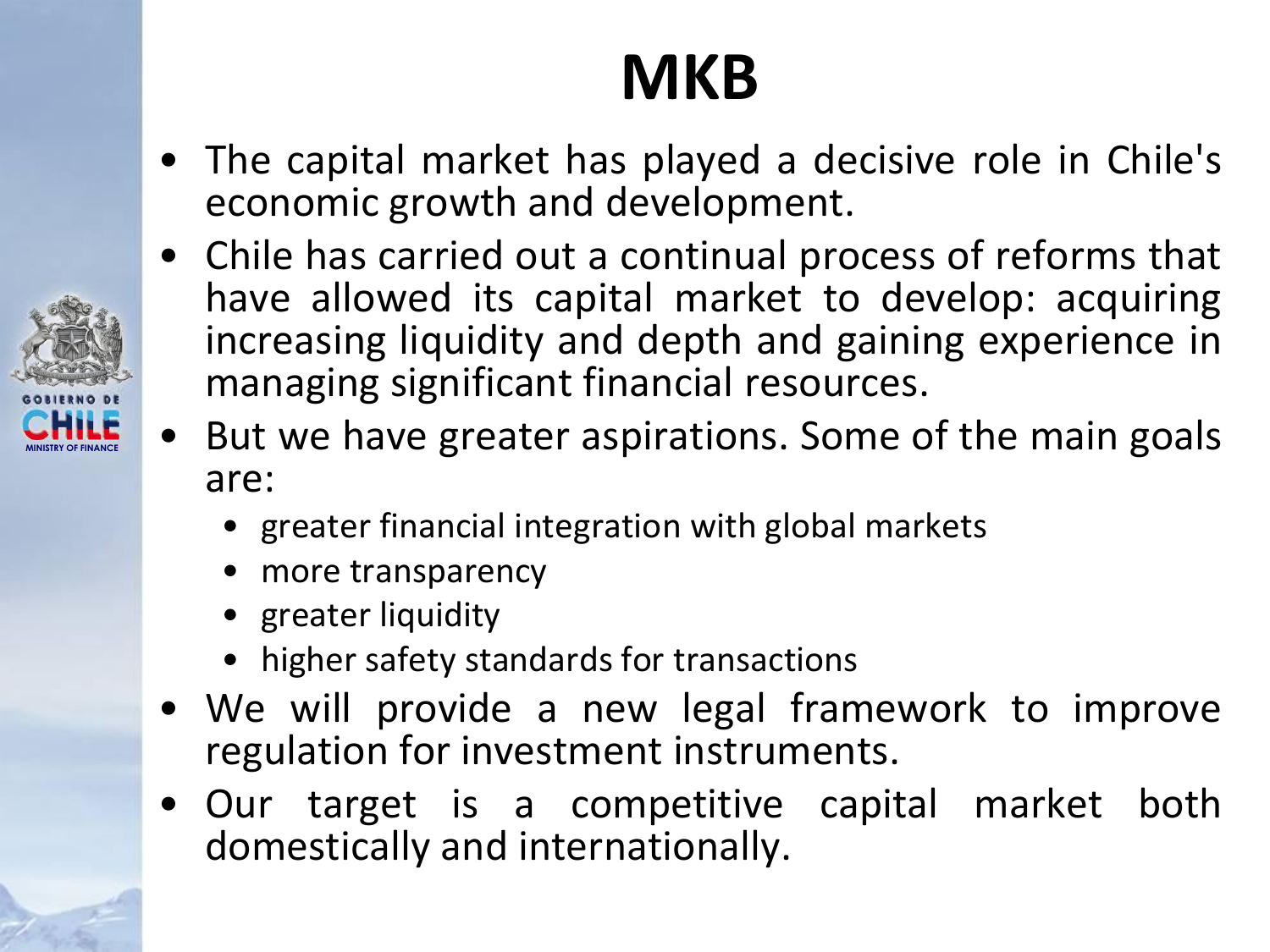#### **A New Law for Financial Funds**

• The Chilean law recognizes 5 main different types of funds (investment funds, mutual funds, funds for the investment of foreign capital, funds for the investment of foreign venture capital and funds for home savings purposes), each of them regulated by different laws:

|                                                    | Regulation         | <b>Number of Funds</b> | <b>Managed Assets -</b> |
|----------------------------------------------------|--------------------|------------------------|-------------------------|
| <b>Investment Vehicle</b>                          | (Legal Framework)  | (Dec' 09)              | US\$MM (Dec' 09)        |
| <b>Mutual Funds</b>                                | Law 1.328 / Bylaw  | 455                    | 34,613                  |
| <b>Investment Funds</b>                            | Law 18.815 / Bylaw | 164                    | 6,442                   |
| Foreign Capital Funds / Foreign Risk Capital Funds | Law 18.657         | 9                      | 384                     |
| <b>Funds for Home Savings</b>                      | Law 19.281 / Bylaw | 8                      | 226                     |

Source: Chilean Superintendency of Securities and Insurance (Superintendencia de Valores y Seguros, SVS)

- Additionally, the Securities Market Law regulates fund managers, supervised by the SVS.
- Although these instruments are functionally similar and may face comparable problems, the legal frameworks applicable to each of them establish several differences, many of them without any technical justification (i.e.: existence of series of quotas, tax treatment, number of quota holders, etc) generating confusion among investors, unjustified discrimination among industries and allowing regulatory arbitrage.

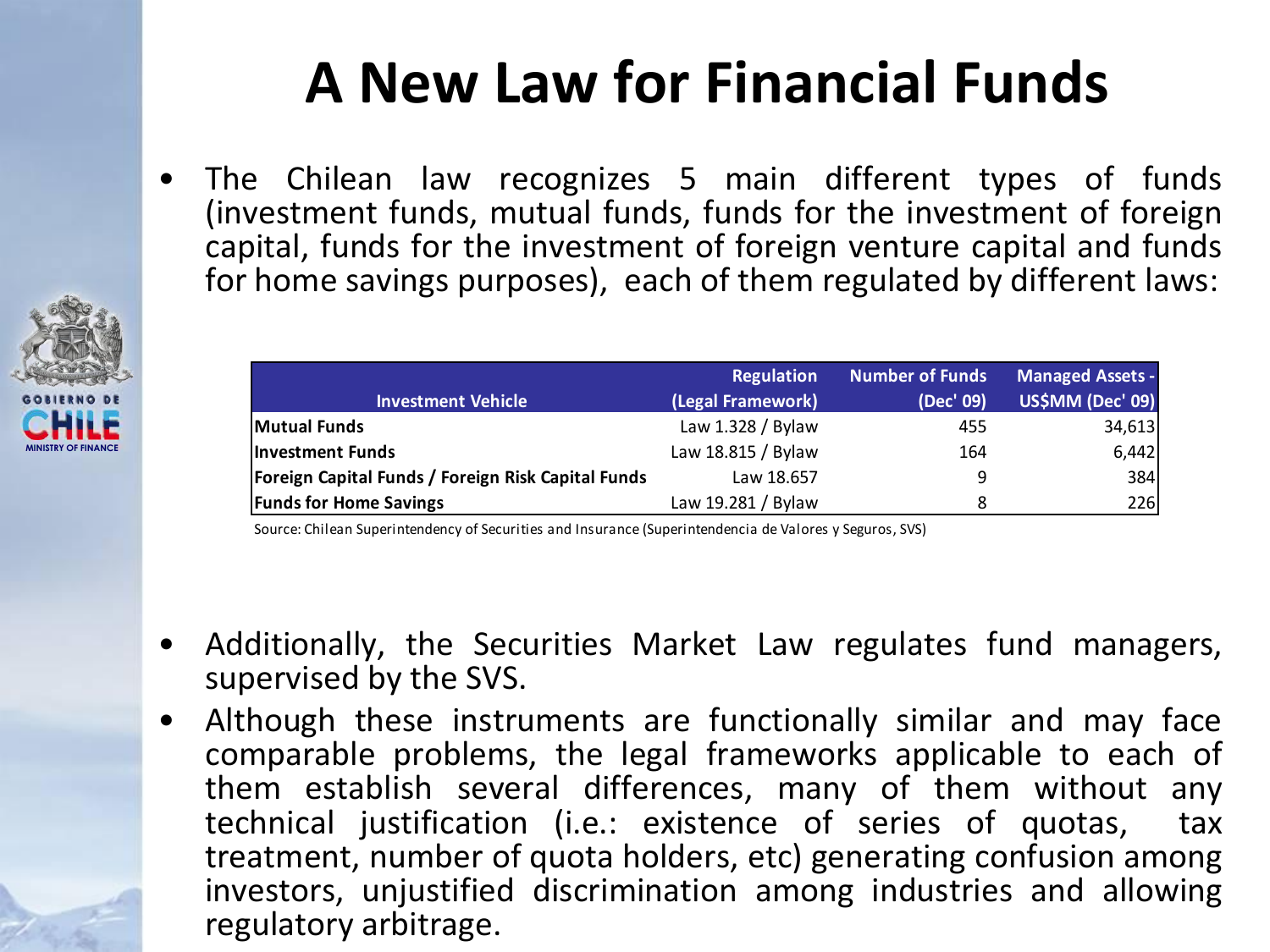#### **New Funds Law: General Proposal**

- The project seeks the creation of a new legal framework, simplified and symmetric, to be applicable to all types of funds:
	- Standardize the regulatory framework
	- Define a reasonable and equitable tax treatment for the funds industry
	- Specify restrictions and requirements among the funds considering the type and number of investors and the liquidity of the underlying assets and the quota
	- Promote foreign investment in Chile
	- Require certification for traders and investment advisers
	- Make the operation and fund management much simpler and at a lower cost (i.e.: quota holders assemblies, summons requirements, proxies, etc)
- For these purposes, the Ministry of Finance will call representatives from the private sector, the SVS and SII in order to hear them and prepare the final project to be delivered to Congress during the first semester of 2011

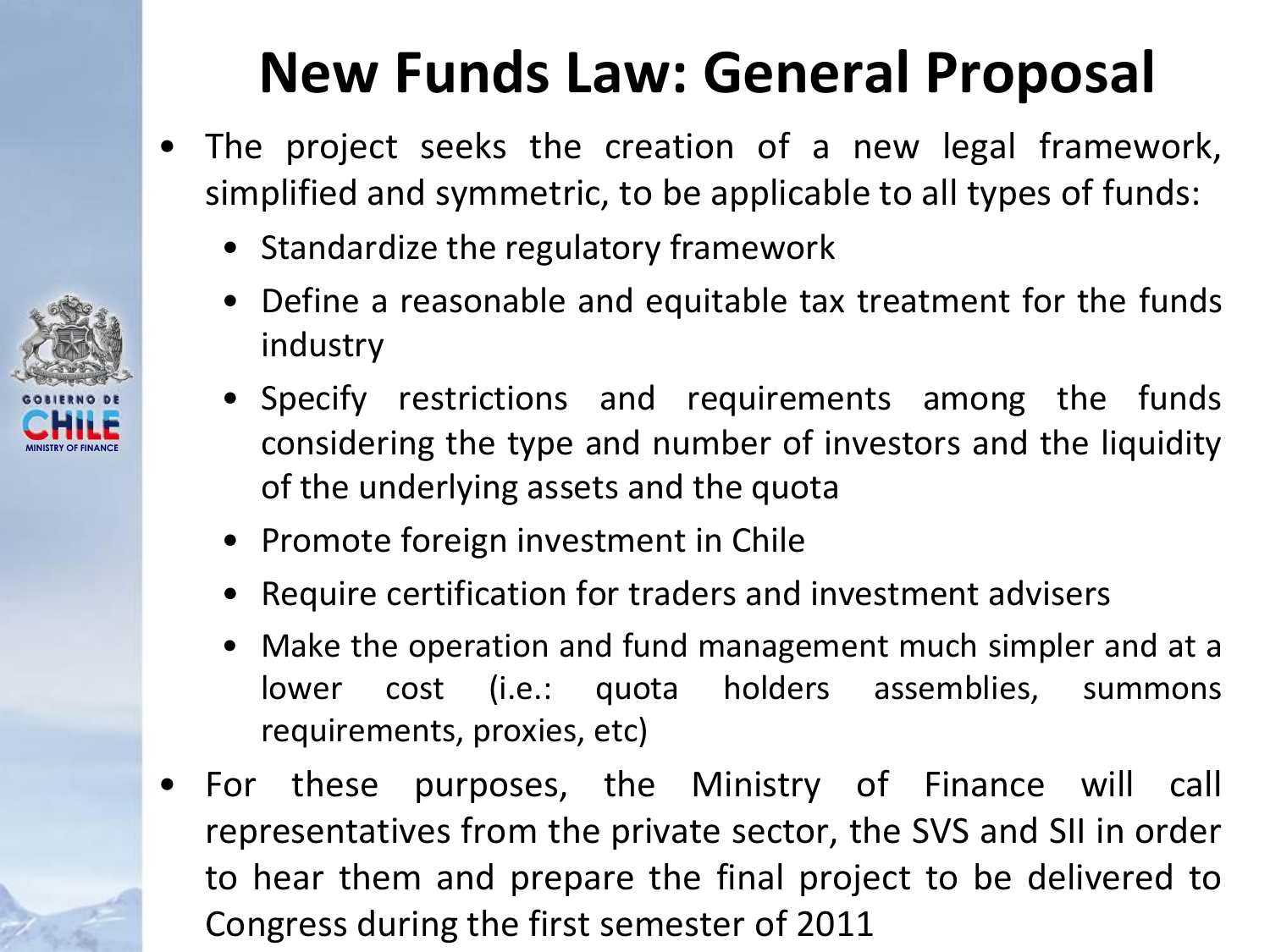

## **MINISTRY OF FINANCE BEYOND THE EARTHQUAKE: OUR MAIN GOALS**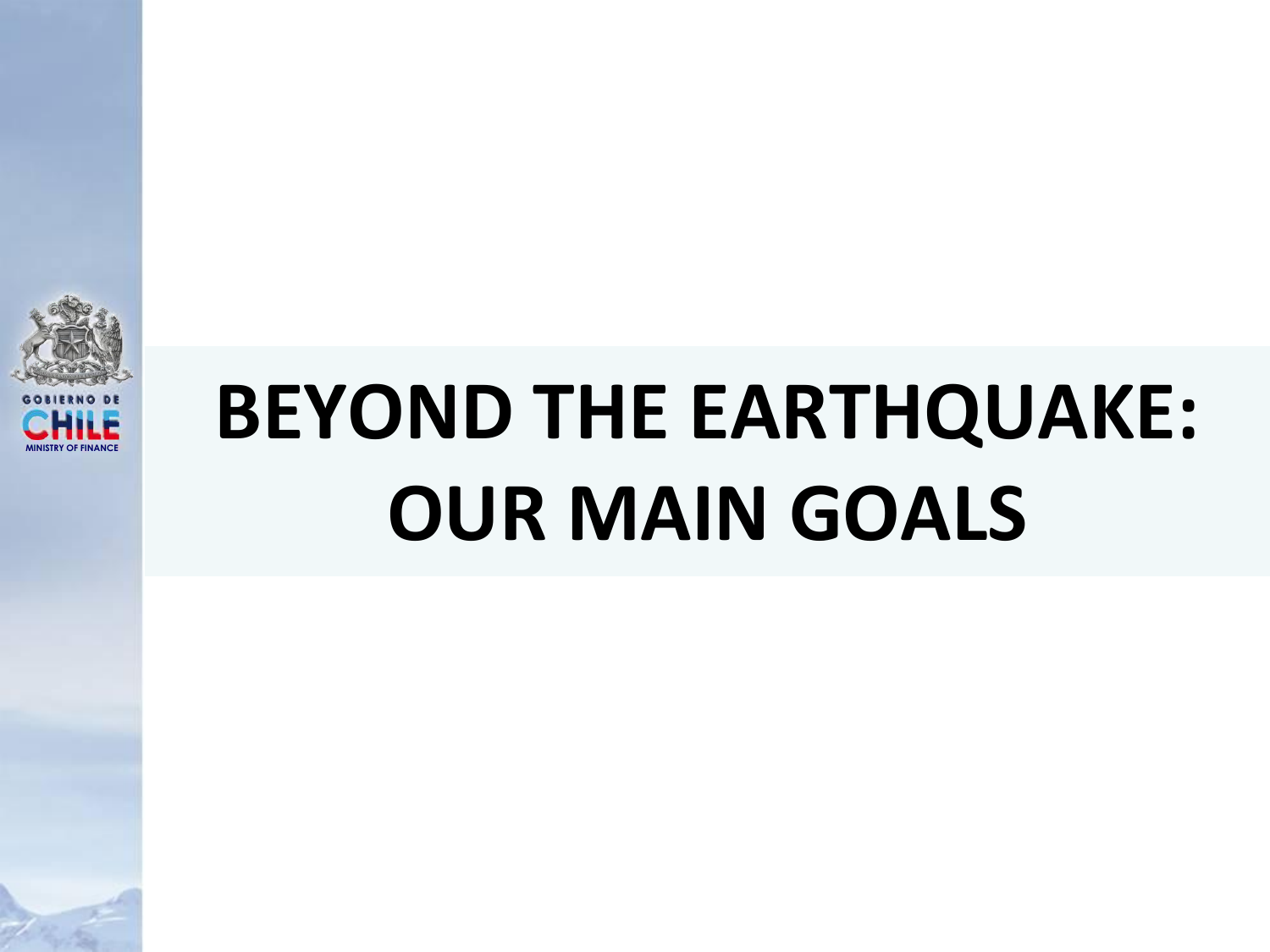### **Despite the Difficulties We Maintain Our Main Goals**



- Grow at 6% average annual rate
- Create 200.000 jobs annually (2010-2014)
- Increase investment (Gross Fixed Capital Formation) from 22% of GDP (2009) to 28% of GDP in 2014
- Eliminate extreme poverty by 2014
- Lay the ground to become a developed country by 2018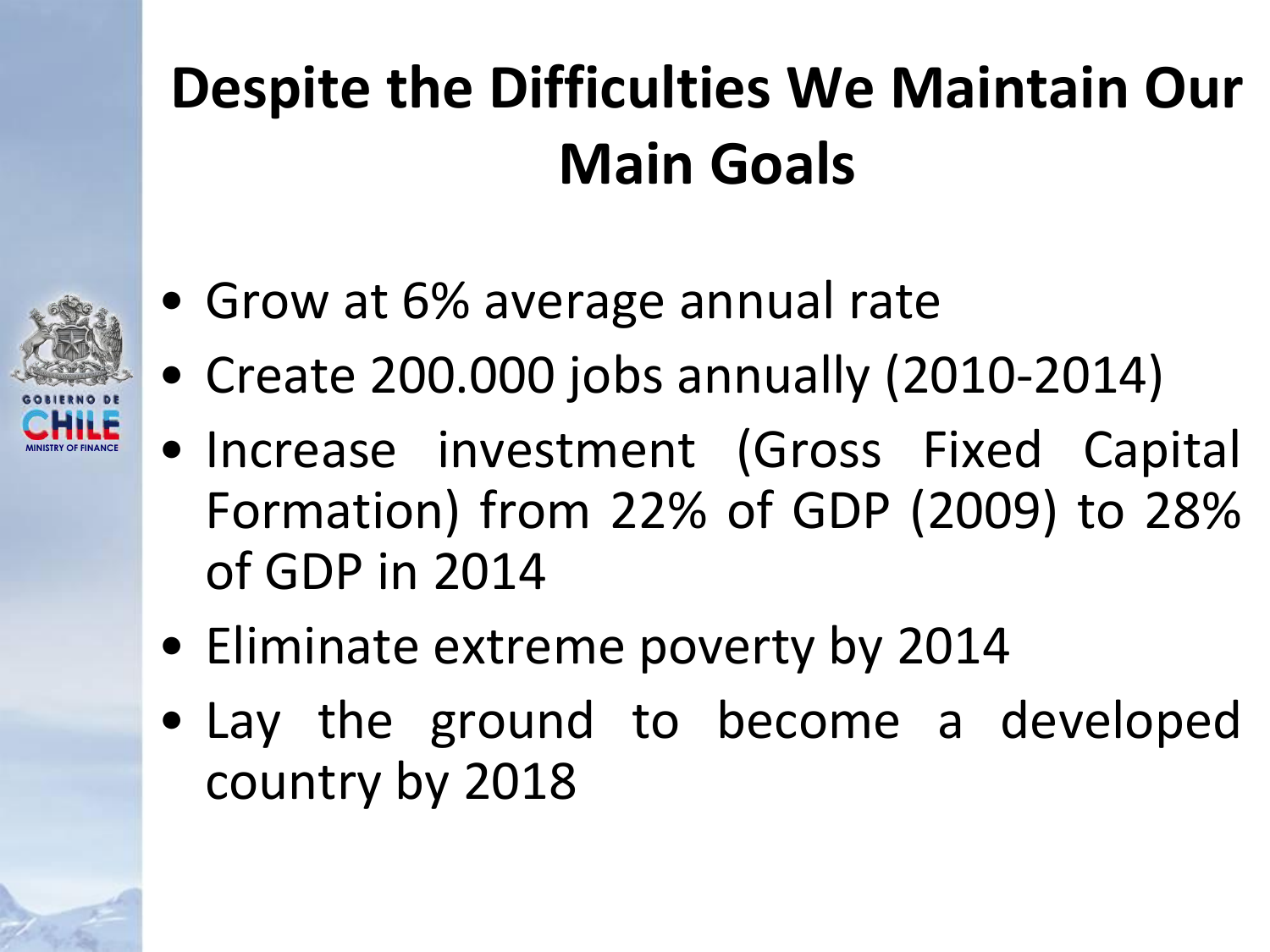#### **Chile's Road to Development by 2018**